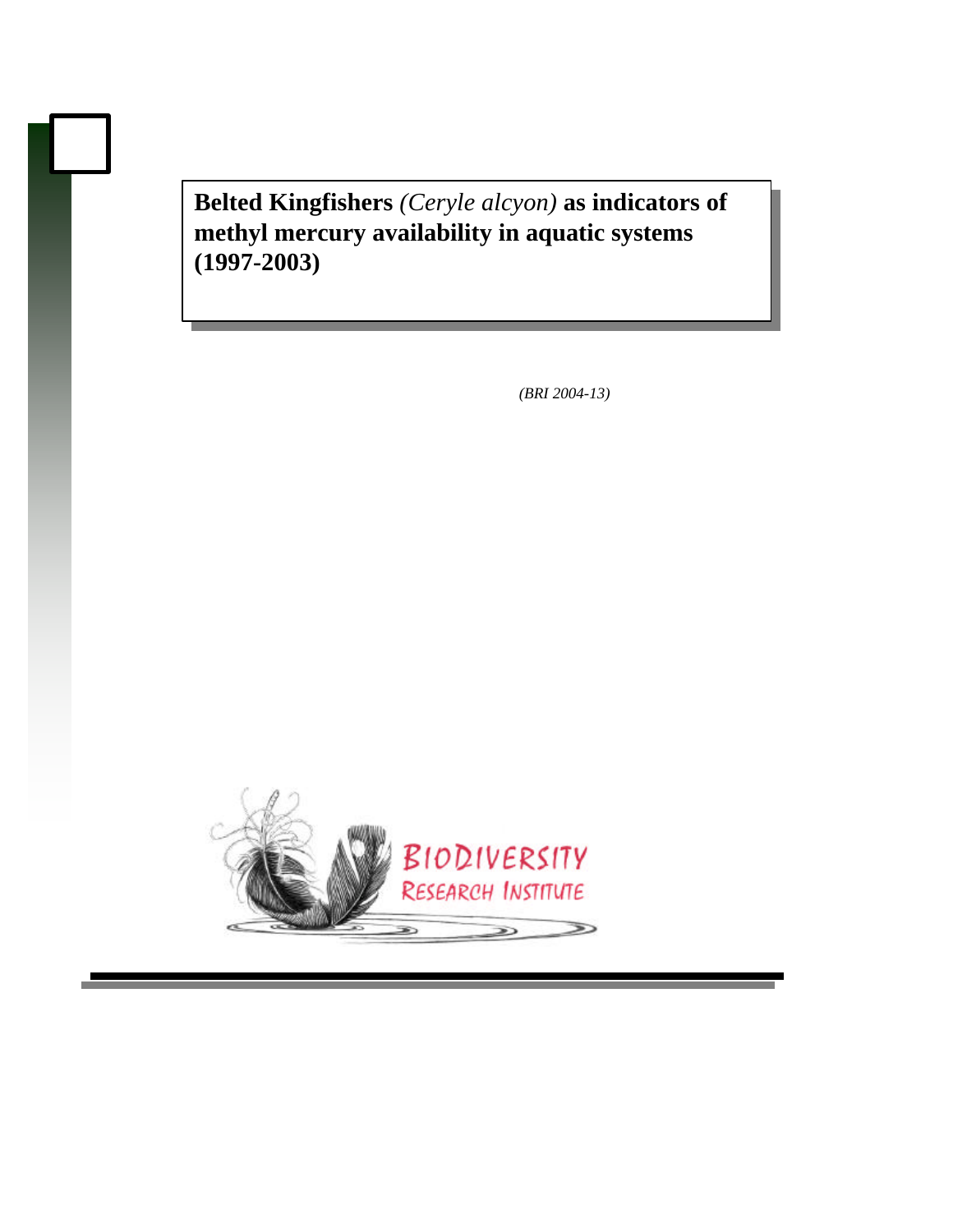# **Belted Kingfishers** *(Ceryle alcyon)* **as indicators of methyl mercury availability in aquatic systems (1997-2003)**

Submitted to:

# **Surface Water Ambient Toxic Monitoring Program**

Submitted by:

# **Oksana Lane<sup>1</sup> , David Evers<sup>1</sup> , Dan Albano<sup>2</sup> , Terry Haines<sup>3</sup> and Robert Taylor<sup>4</sup>**

 $1$  BioDiversity Research Institute, 19 Flaggy Meadow Road, Gorham, Maine 04038; <sup>2</sup>Global Winds Harvest, Inc., 1281 Scotch Church Rd., Pattersonville, NY, 12136;<sup>3</sup> University of Maine, Orono; <sup>4</sup>Trace Element Research Lab, Texas A&M University, College Station, TX.





December 30, 2004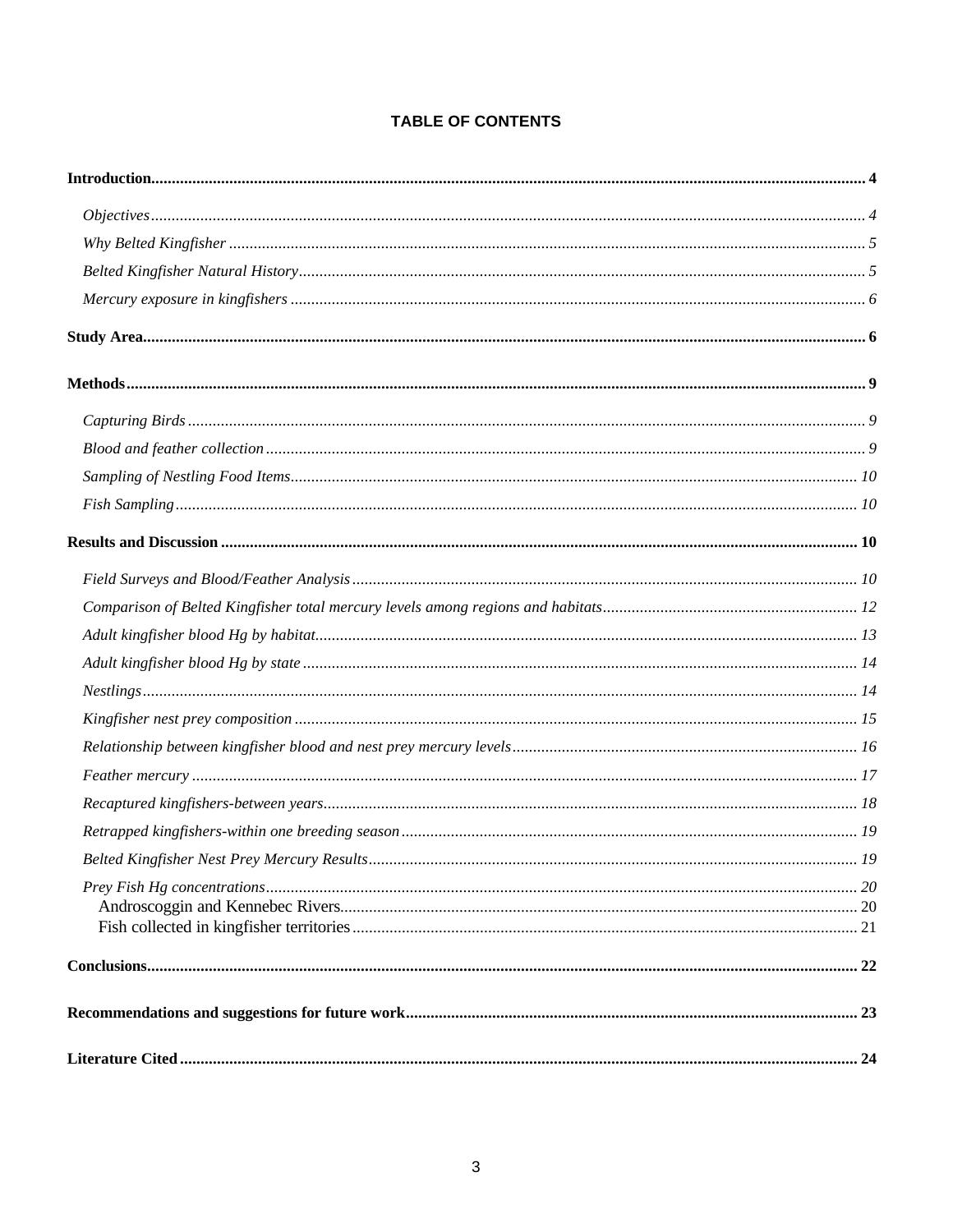## **Introduction**

**Problem Statement:** Although methylmercury (the most toxic form of mercury) and other aquatic-based persistent bioaccumulative toxins are prevalent throughout Maine's freshwater (Evers et al. 1998, 2004) and marine environments, accurately assessing levels of these toxins, and thus risks posed to both wildlife and humans, is difficult. This difficulty exists because toxin availability to fish and wildlife 1) varies geographically and is strongly influenced by physiogeochemical factors, 2) varies according to age- and species-specific accumulation rates (Thompson 1996), and 3) is difficult to assess within important estuarine habitats because of the transient nature of many species using estuaries. To accurately measure and interpret exposure/risk levels to aquatic and non-aquatic vertebrates, a standardized sampling of target biosentinels is needed that will allow comparisons of exposure levels to a wide variety of species, in a wide variety of habitats, and across a wide geographic range. Without such a sampling method, one that is both practical and able to accommodate such inherent ecological variation, it is difficult to set management priorities that reflect the best interests of both humans and wildlife.

**Justification and urgency of the study:** In late nineties, high concentrations of methylmercury (MeHg) in fish from Maine lakes, ponds, rivers, and streams prompted the Maine Department of Environmental Protection (ME DEP) to issue a statewide "fish consumption advisory," warning Maine citizens to limit consumption of fish from all fresh waters. Children and pregnant women were warned not to eat fresh water fish except one meal per month of brook trout or landlocked salmon (Maine Bureau of Health, 2000). Other contaminants, such as PCBs, DDTs, and dioxins have been responsible for recent advisories on lobster tomalley, bluefish, striped bass and other ocean fish (Maine Bureau of Health 2001), and for additional fish consumption limits on certain waters (Maine Bureau of Health 2000).

Contaminant levels, and thus impacts on noncommercial wildlife species are less well known. Concerns about these gaps in knowledge were highlighted at the 1998 "New England Governors and Eastern Canadian Premiers" conference sponsored by the U.S. EPA and ME DEP. Recommendations from the report "Northeast States and Eastern Canadian Provinces Mercury Study: A Framework for Action" included additional research on the cycling and bioavailability of mercury in aquatic ecosystems and on the ecological impacts of elevated fish mercury levels, "particularly for fish-eating wildlife such as eagles, loons, osprey, otter, and mink" (NESCAUM 1998). In addition, Strategy 9 from "Mercury in Maine," a report by the Land and Water Resources Council to the Maine legislature in January 1998, recommends "focusing biological research efforts on the effects of mercury on the health of loons, fish and other wildlife with elevated mercury levels" (Maine DEP 1998).

# *Objectives*

- 1. Determine mercury exposure and risk to aquatic systems using the Belted Kingfisher as a standard indicator species;
- 2. Compare mercury exposure between the Androscoggin and Kennebec River watersheds, and among five major habitat types (e.g., marine, estuary, rivers, lakes, and reservoirs) within Maine, and between other states;
- 3. Compare Hg levels of prey items collected at kingfisher nest sites and foraging areas;
- 4. Evaluate the potential of this sampling design for assessing statewide exposure and risk to wildlife, by using the Belted Kingfisher as a universal indicator species.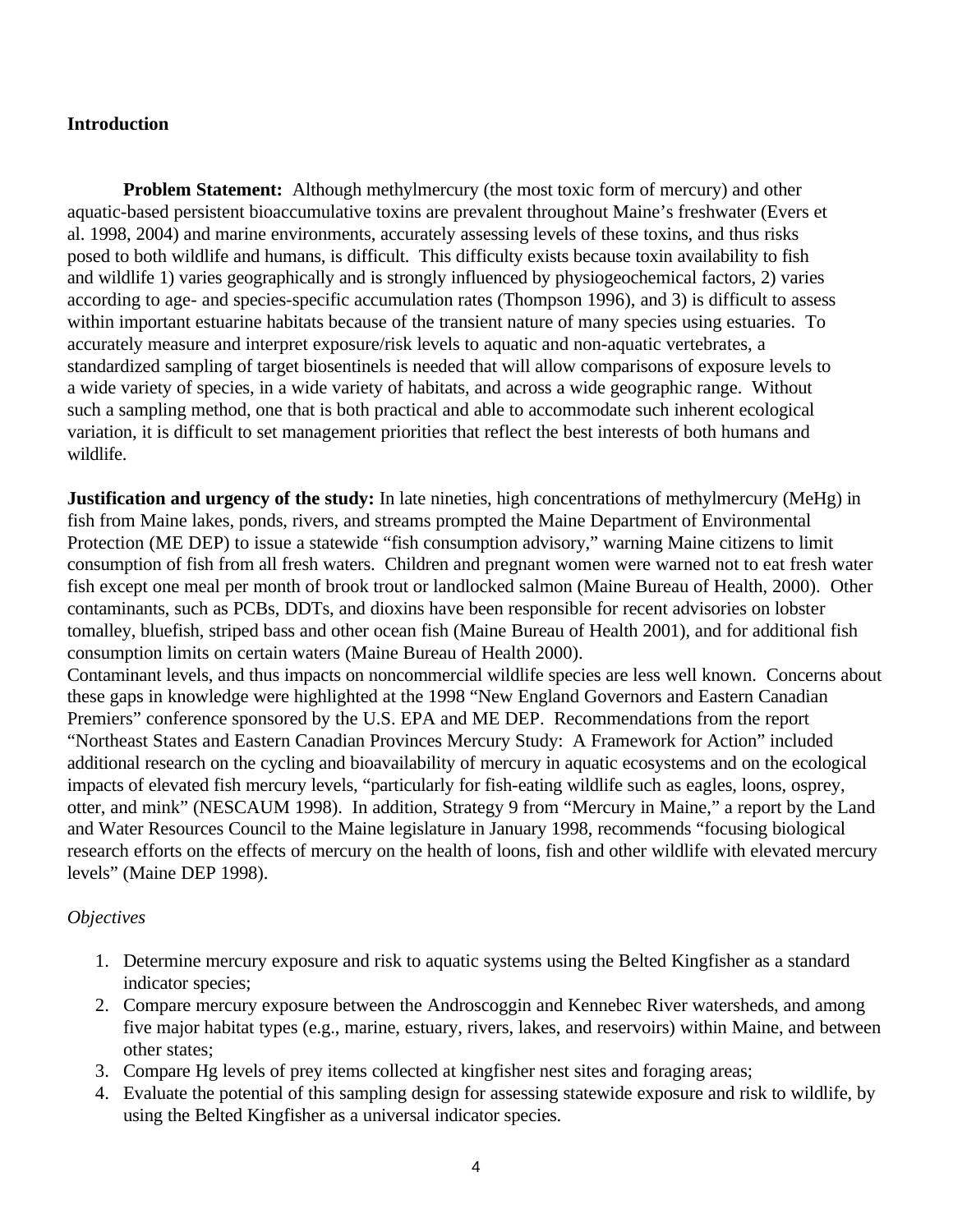## *Why Belted Kingfisher*

 The U.S. Environmental Protection Agency (USEPA) in its report to Congress (1997), states that piscivorous birds, including the Belted Kingfisher, are at especially high risk to methylmercury contamination because of their high position in the aquatic food chain. Within aquatic systems, the USEPA identifies four trophic levels in the aquatic food web, each level having a significantly higher exposure to methyl mercury (MeHg) than the level below it because of bioaccumulation. Level 1, phytoplankton, have the lowest mercury exposure while Level 4, piscivorous fish, have the highest. Fish-eating birds that feed at level 4 ingest approximately 5 times more MeHg than birds foraging at level 3. For kingfishers that feed on 70g of level 3 prey daily, the USEPA calculated the average daily exposure to mercury to be 25 micrograms/kg/day. When fish are less available, kingfishers will consume crayfish (Davis 1980) that can also have elevated mercury concentrations (Parks et al.1991).

 Besides being at high risk to Hg bioaccumulation, the Belted Kingfisher is a piscivore that breeds throughout most of continental United States and Canada and is found in both fresh and saltwater habitats. Given this wide range of geography and ecology, vulnerability to toxin accumulation, and demonstrated ability to capture and sample both kingfishers and their prey (Albano 2000, Davis 1982, Evers et al. 2003), the species could potentially serve as an excellent indicator of contaminants across most aquatic ecosystems.

### *Belted Kingfisher Natural History*

The Belted Kingfisher (*Ceryle alcyon)* is a relatively common and widely distributed obligate piscivore. It inhabits a diversity of habitats ranging from small streams to large rivers, ponds to large lakes and reservoirs, emergent wetlands, estuaries, and marine environs (Bent 1940, Hamas 1994), and feeds on small prey items that are generally 4-14 cm long (Bent 1940, Davis 1982, Albano 2000). In Ohio, 88% of the adult diet was composed of fish ranging from 6-12 cm (Davis 1980) and young were fed fish with mean size of 8-9 cm for their first four weeks along the Connecticut River in western Massachusetts (Albano 2000).

The Belted Kingfisher is a monogamous species; males and females contribute nearly equally to parental effort during every phase of the breeding cycle (Albano 2000). Both sexes are strongly territorial and defend their nesting and feeding territories against conspecifics (Davis 1980). Adult male kingfishers may be permanent residents on territories with year-round water access (e.g., coastlines, rivers and estuaries; (Pittaway 1994, Albano 2000). Kingfishers nesting in Maine inhabit their breeding territory from mid April (when nests are excavated) into July and early August (when fledglings disperse). Territory size depends on nest and food availability and juxtaposition of feeding areas (Davis 1982). Belted Kingfishers excavate a 1-3 m burrow in the open, sandy banks of bays, rivers, and lakes. The burrow is usually located within 0.5-2m from the top of the bank and thus most nests can be accessed for repeated sampling of the young. The availability of suitable nesting sites (i.e. earthen banks) appears critical for the distribution and local abundance of this species (Hamas 1994). In Ohio and Pennsylvania, kingfishers selected the highest banks for nesting relative to the surrounding unoccupied banks and preferred agricultural areas with banks covered with herbaceous vegetation-probably to avoid root masses that interfere with tunnel excavation (Brooks and Davis 1987). Kingfishers will often nest in active or abandoned gravel pits located in close proximity to water. Both sexes share the 24-28 day incubation of 5-7 eggs, hatching typically occurs by early to mid June, and young may leave the nest burrow after four weeks. The average brood of 6-7 fledglings typically remains within 300-500 m of the nest burrow for the next 3-4 weeks, frequently being fed by their parents (Albano 2000).

Belted Kingfishers are relatively short lived compared to most piscivores (e.g., ~4-5 years, Albano 2000, BRI unpubl. data; USFWS unpubl. data) and often demonstrate site fidelity. Both, males and females will breed multiple years in the same territory. In 1998, for example, we recaptured a female on Flagstaff Lake,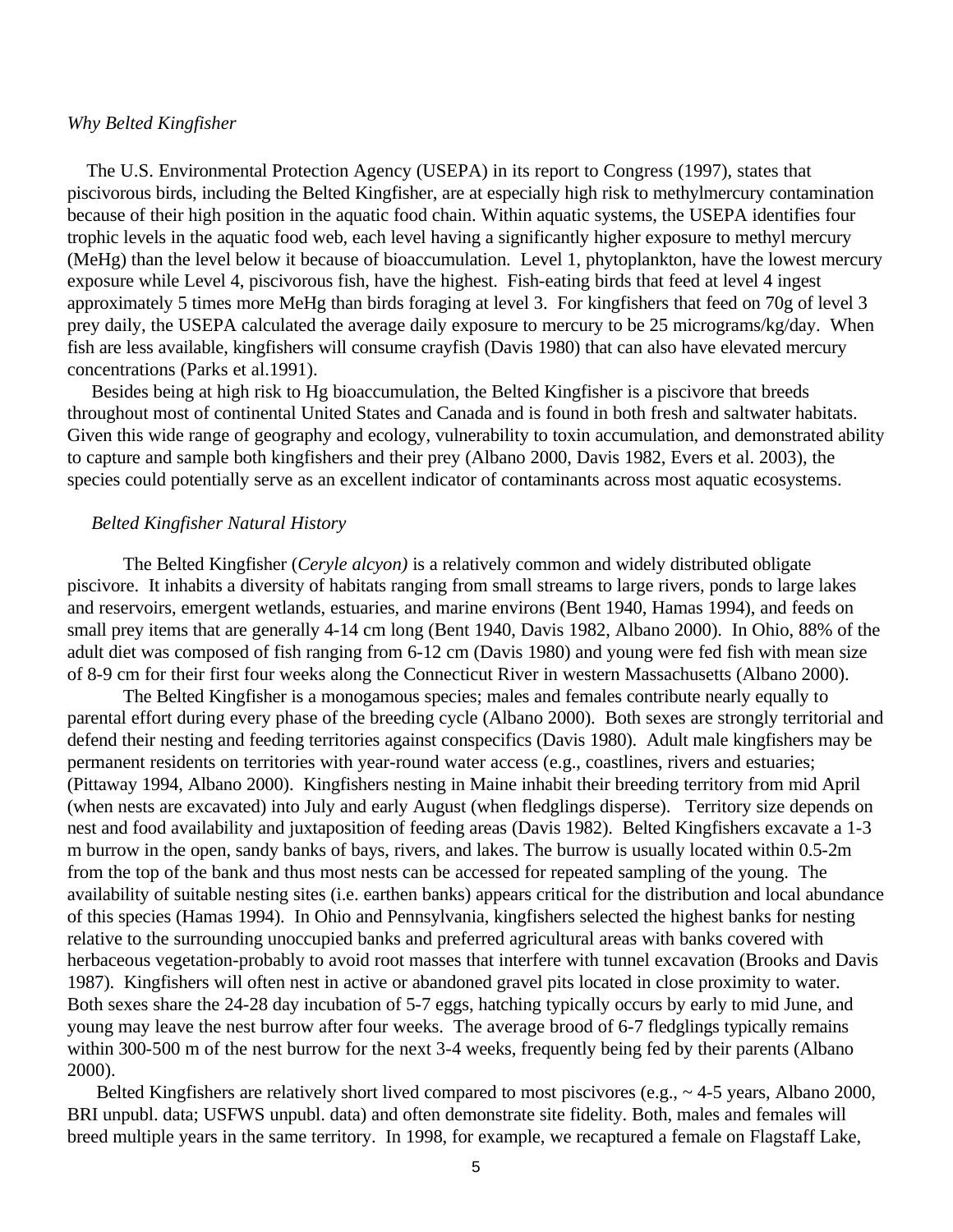Maine on the same territory as found in 1997. In 1999, we recaptured a male in the same bank in Casco Bay, Maine where he was trapped in 1998. Albano (2000, pers. comm) recaptured a number of his study birds in Massachusetts in different years, including a nesting female recaptured 4 times in 5 years at nest banks all within 3 km.

 Kingfishers tend to eat what is locally most available (Davis 1980, Sayler and Lagler 1946), especially surface fish from 4-14 cm long, but also crayfish, insects, and small amphibians (Davis 1982). In Ohio, Davis (1982) found that following periods of heavy rain, when waters were turbid, kingfishers often switched to crayfish. Although there is limited information available on the size of kingfisher foraging territories, size may depend on prey density and/or presence of other kingfishers in the area. Belted Kingfisher's home range is relatively small and generally between 0.4 and 2.2 km (Brooks and Davis 1987). Davis (1982) determined that linear stream territories were approximately 1 km during the breeding season. Cornwell (1963) observed the kingfisher territories during breeding season were approximately 1.8 square miles. Albano (pers. comm.) estimated that kingfishers nesting along the Connecticut River typically foraged within 2 km of their nests.

#### *Mercury exposure in kingfishers*

 The diet of fish and crayfish puts the Belted Kingfisher at-risk from persistent bioaccumulative toxins such as mercury. We collected small yellow perch (6-15 cm) from several reservoirs and natural lakes in northwestern Maine. The mean Hg levels of these perch were 0.12 parts per million (ppm)  $(+/- 0.07 \text{ sd})$  wet weight (ww) and some individuals contained over 0.30 ppm (i.e., Flagstaff Lake) (Evers et al. 2004). Blood Hg levels measured in kingfishers on Flagstaff and Chesuncook reservoirs (2.12 ppm) were 60% higher than those tested from Maine's natural lakes (1.26 ppm) (BRI unpubl. data).

 The USEPA estimates that MeHg intake of kingfishers (40 ug of MeHg per kg of body weight per day) is nearly 3 times higher than that of the Osprey (*Pandion haliaetus*) and the Bald Eagle (*Haliaeetus leucocephalus*) (USEPA 1997). These estimates are based on average fish Hg levels of 0.08 ppm and a daily uptake of 75 g of fish. Mean Hg levels of Maine fish are generally well above this Hg level and daily food uptake of adult kingfishers may range between 75-150 g of fish (Albano 2000). Given this potential rate of toxin intake, their widespread distribution, and the relative ease of their capture, kingfishers are potentially excellent indicators of MeHg availability and likely other bioaccumulative contaminants.

#### **Study Area**

The study area encompasses a variety of aquatic habitats across Maine (Figure 1). The data from our additional projects in New Hampshire, Massachusetts, Vermont and Michigan were also included.

*A. Merrymeeting Bay Watershed (estuary)*. Merrymeeting Bay is formed by the confluence of two major rivers (the Kennebec and Androscoggin) and four smaller tributaries (the Eastern, Abagadasset, Cathance, and Muddy Rivers). The Bay is an inland, freshwater river delta, but is influenced by 6-foot tidal action. The Bay is shallow, which combined with the tidal forces limits stratification of the water column that is characteristic of most bays and lakes (Hayden 1998). There is insufficient information on the contaminant levels in wildlife from the bay area. A 1991-92 study on Bald Eagles (*Haliaeetus leucocephalus*) revealed that the eggs from the Merrymeeting Bay area had the highest levels of PCB's, DDE and dioxin of all those regions sampled in Maine (Welch 1994).

*B. Casco Bay (marine)*. The 985 square miles of land and water that drain into the Bay form its watershed. Casco Bay stretches from Cape Elizabeth east to Cape Small in Phippsburg, and northwest to Bethel. The water surface is approximately 200 square miles. Twelve lake systems and four major rivers (Presumpscot,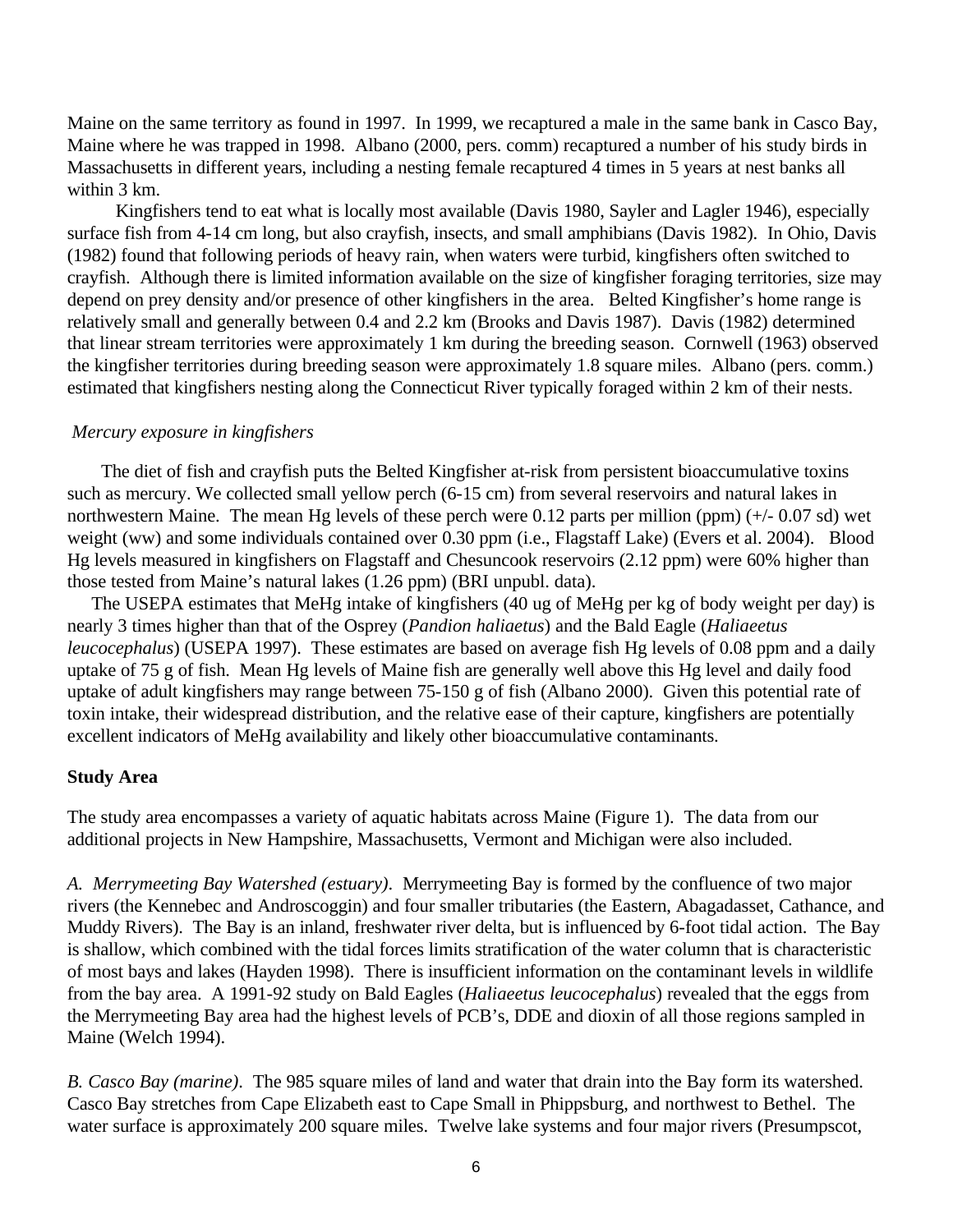Royal, Stroudwater, and Fore) feed the bay (Casco Bay Plan 1996). Kingfisher nests sampled during this study were located in Winslow Park in Freeport.

C. *Androscoggin River.* Originates in New Hampshire and flows into Maine past Rumford. The Androscoggin River joins the Kennebec River above Bath. Historically, the Androscoggin River was polluted by discharge from several pulp and paper mills located along the river.

 D. *Kennebec River.* Stretches from Moosehead Lake near Greenville Maine to Popham Beach, south of Bath. There are 9 dams on this river located between Augusta and Moosehead Lake. Kennebec also receives discharge from various industries built along the river.

 E. *Flagstaff Lake/Dead River (reservoir)*. Located at the headwaters of the Dead River, Flagstaff was a river system that was flooded in 1950's to create a reservoir for hydropower operations. Its present watershed is 28 square miles. Flagstaff is a shallow lake with fluctuating water levels and high mercury levels in fish and piscivorous birds (Evers et al. 2004).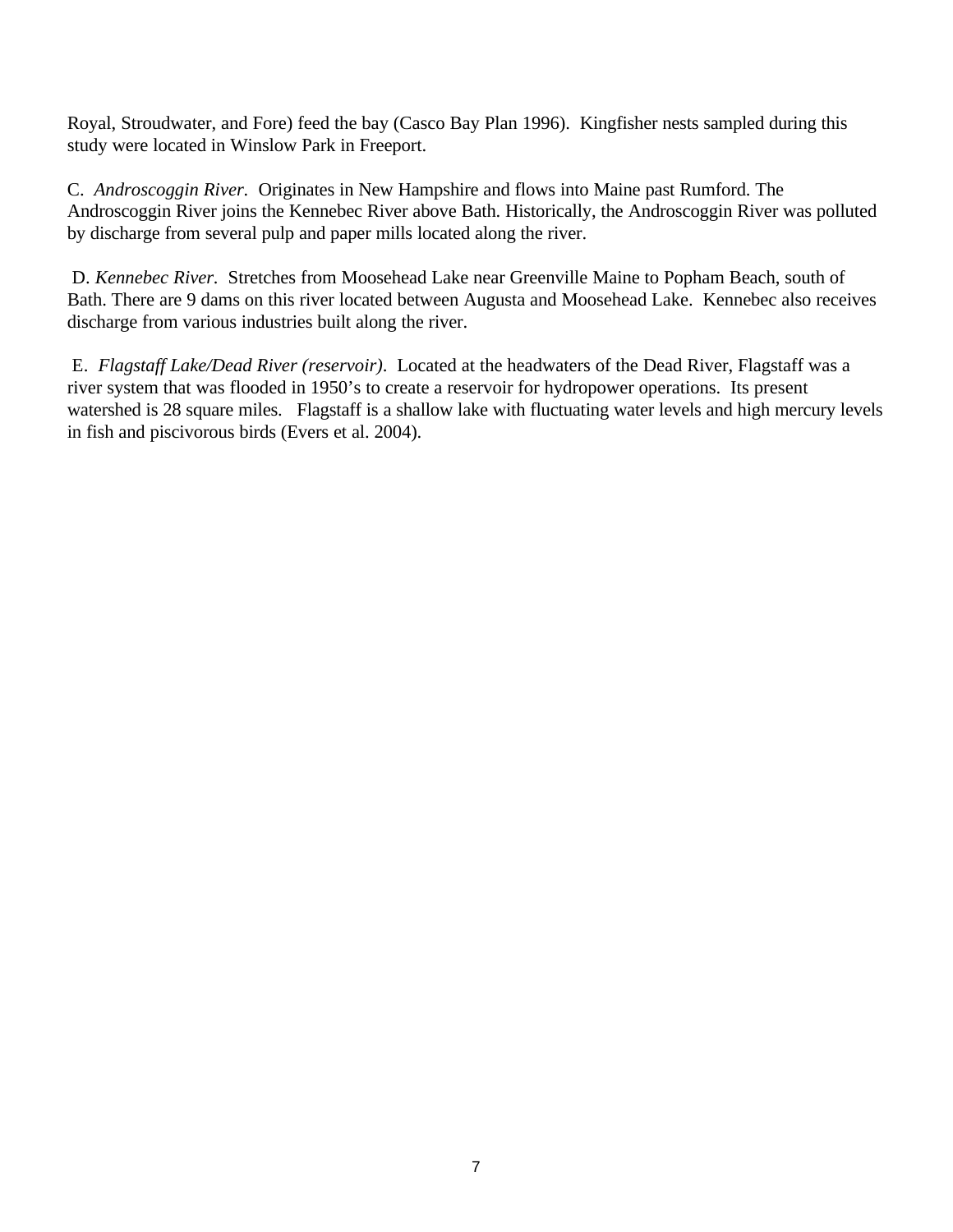

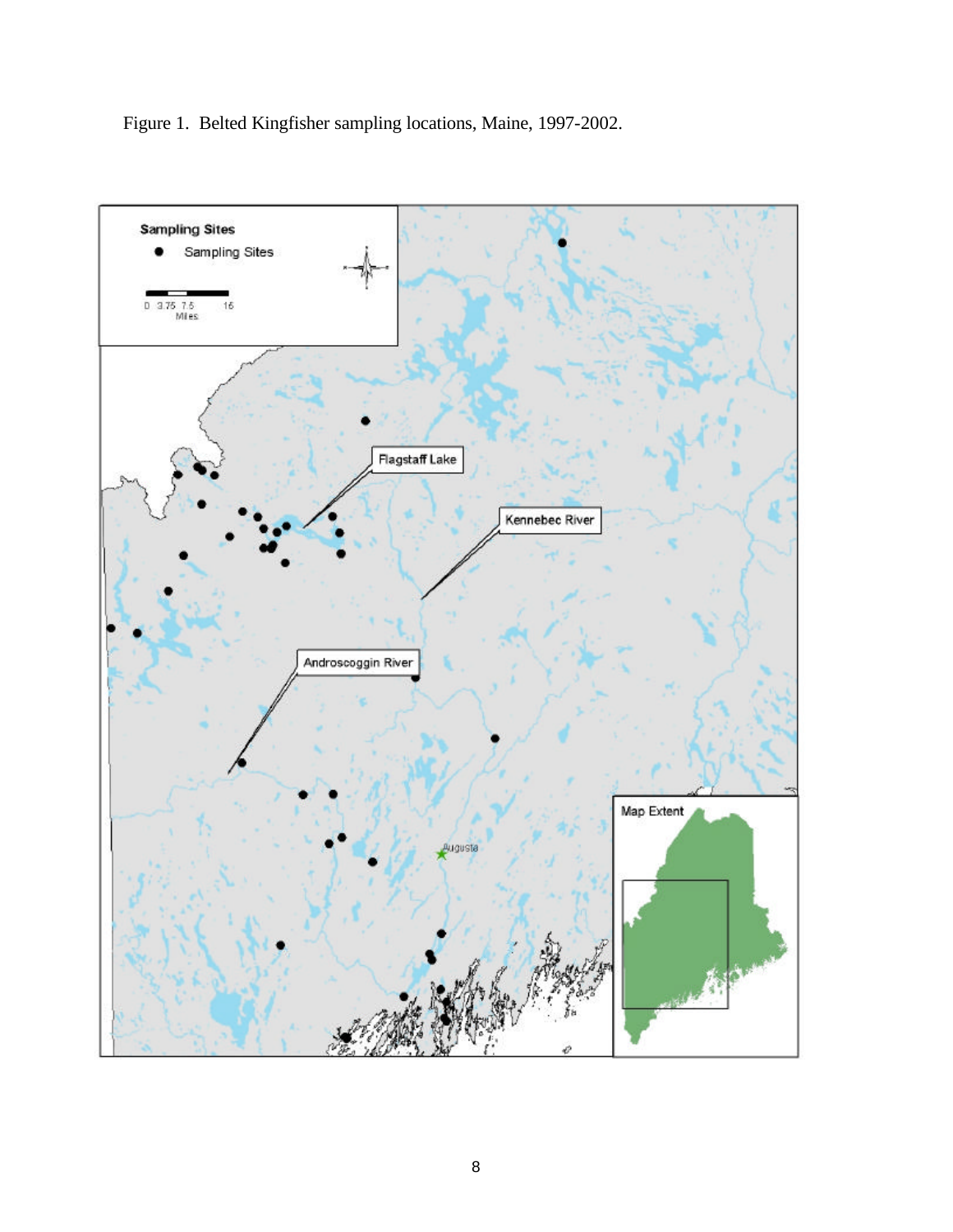## **Methods**

#### *Capturing Birds*

 The study was conducted in the Merrymeeting Bay Region, Casco Bay, Androscoggin and Kennebec Rivers, natural lakes in the watersheds, and Flagstaff Lake in Maine (Figure 1) during May-July 1997-2000. We used a motorboat, canoe, and/or kayaks to survey lakes and rivers for kingfisher burrows. Active and old gravel pits in the study area were surveyed by car and foot. Burrows that had fresh kingfisher "tracks" (Bent 1940, Hamas 1994, Albano 2000) were concluded to be active and carefully excavated from the rear to determine the status of the nest. While the nest was excavated, a mist net loop trap (Figure 2) was placed in front of the burrow to catch the adult if flushed from the nest. If the nest was in the egg laying or incubation stage, the eggs were examined for the stage of development. Transparent eggs indicate early stage of embryo development, and dark mass inside the egg suggests the embryo is further along (Lokemoen and Koford 1996). A precut plywood "door" was placed to reseal the excavated entrance at the rear of the nest chamber between visits. This rear door was covered with soil and a heavy rock or a dead tree placed over the covered area to prevent predators from digging out and disturbing the burrow (Davis 1980, Albano 2000). None of the nests accessed in this manner were subsequently depredated.

At those nests discovered during the nestling period, nestling age was determined by weight and stage of feather development (Hamas 1975, 1994, Albano 2000), and blood samples were collected from the birds that were at least two weeks old. If the chicks were younger than two weeks, we returned at a later date to band them and collect blood samples for Hg analysis.

When the nest location made accessing the burrow prohibitive (e.g., when the nest was located under a tree or too far down on the bank), we captured the adults by placing a mist-net in front of the burrow. Birds were caught in the net when trying to enter the burrow.

 Occasionally we found a kingfisher foraging but did not know where it nested. In such cases, we used a playback recording of a kingfisher call with a belted kingfisher model placed by a mist-net on the shore. This capture method takes advantage of belted kingfisher's highly territorial nature. When a bird on its feeding territory encounters an "intruder," it attacks the model and gets trapped in the net (Davis 1982, Albano 2000). We banded all birds with USFWS bands.

## *Blood and feather collection*

 For both adults and young, we used 25 gauge disposable needles to puncture a cutenous ulnar vein in the wing and 1 cc syringes or green top microtainers with a blood flow adaptor to collect 0.1 to 0.6 cc (cubic centimeters) of blood (Figure 3). Blood samples were stored in 0.6 cc green top microtainers, placed on ice, and frozen within 2-4 hours of collection. The second secondary feather (from adults) was clipped at calamus (below the base of the vein), placed in clean, labeled plastic bags, and refrigerated until analysis.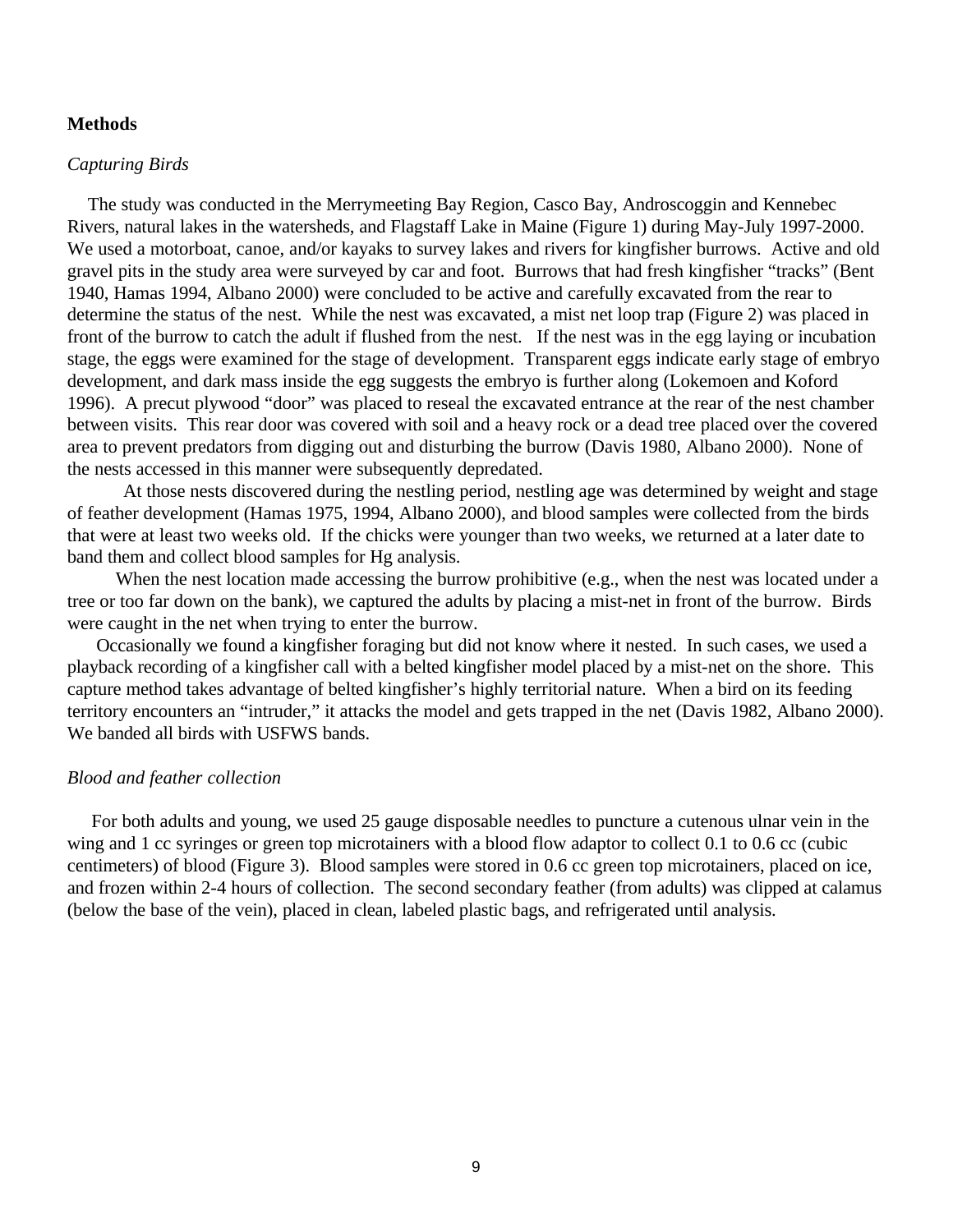



Figure 2. Trap used to capture adult belted kingfishers. Figure 3. Blood collection from a kingfisher nestling.

## *Sampling of Nestling Food Items*

 We opportunistically collected fish delivered to the nest while catching the adults at the entrance to the nest burrow. As a kingfisher flew into the mist net, it dropped the fish it was carrying in its bill. We placed the fish in clean, labeled, plastic bags and froze them within 2-4 hours. Prior to freezing, the fish were identified to species, and length and weight were recorded.

#### *Fish Sampling*

 In July and August 1998-99 we sampled fish that we determined to be potential kingfisher prey. We placed two minnow traps baited with white bread at or near each nest site. Where feasible, we used a handheld 6-foot high, 50-foot long seine with 1/8-inch mesh to catch minnow-size fish. Fish were handled as described above.

## **Results and Discussion**

#### *Field Surveys and Blood/Feather Analysis*

- *1997.* Field surveys for nesting kingfishers focused on REMAP (Regional Environmental Monitoring and Assessment Program) lakes and nearby gravel pits (in Maine, New Hampshire, Vermont (1999) and Michigan (2000).
- *1998.* Surveys focused along each river flowing into the Merrymeeting Bay, including Androscoggin River from Lisbon Falls and the Kennebec River from Richmond down to the Bay. We also surveyed all of Abagadasset, Cathance, and Muddy Rivers, and 3 km of the Eastern River. Volunteer field assistants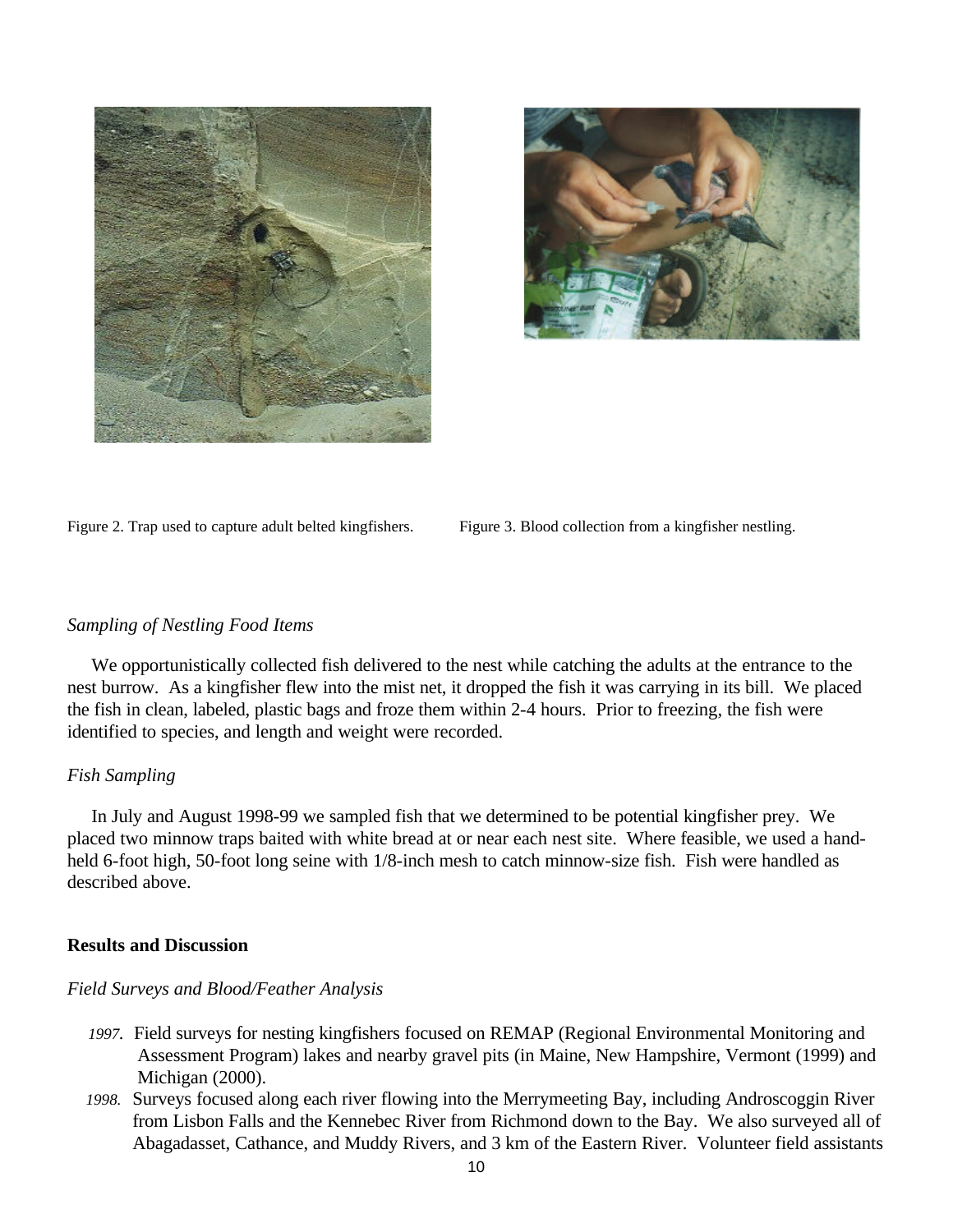also surveyed most of the water bodies between the Bay and the coast. In addition to contacting local birders and naturalists about known kingfisher nesting sites, all identified active and abandoned gravel pits in the Bay's watershed were visited and searched for kingfisher burrows. Because the focus of the 1998 study was the Merrymeeting Bay watershed, less search effort was put into locating nests in Casco Bay. Two active burrows were found by searching sand banks in the vicinity of Winslow Park, in Freeport.

- *1999.* Surveys focused on the Androscoggin River from Aziscohos Lake down to Merrymeeting Bay, and the Kennebec River from North Anson to Merrymeeting Bay and captured kingfishers nesting in the banks of the rivers or in the gravel pits in close proximity to the rivers. We also captured and sampled kingfishers from Flagstaff Lake and its watershed.
- *2000.* Sampling efforts were centered in and about Flagstaff Lake in Somerset Co. This work was funded by Florida Power and Light Inc. (FPL), yet we include these results here because the information is relevant to our earlier study funded by ME DEP (Figure 1).

 Kingfisher matrices were analyzed with Cold Vapor Atomic Flourescence at the University of Maine at Orono by Dr. Terry Haines and at the Trace Element Research Lab at the Texas A & M University in College Station, Texas by Dr. Bob Taylor. Detection limits of 25 ppb were used for all samples. Analysis of standard reference materials (TORT-2 lobster hepatopancreas), blanks, and spike recoveries were all within acceptable specifications. Blood and feather samples were homogenized and prepared using standard protocols (see Evers et al. 1998). Adult blood and feather samples were analyzed individually while blood samples from juveniles of the same brood were usually pooled.

 As part of a study funded by the Surface Water Ambient Toxic Monitoring Program (SWAT), we captured Belted Kingfishers and their prey from four major habitat types: marine, estuary, riverine, and upper watershed lakes (separated into natural and impoundments). From May to July, 1997-2000 we sampled 68 nests and captured and collected blood samples from 58 adult and 198 juvenile kingfishers (Table 1). Samples collected after 2000 were funded by a different source and are excluded from the summary table but are included in selected statistical analyses. A total of 45 prey fish were collected at the burrows during capture of a parent. These prey items provided insight into species and size of kingfisher food items.

Table 1.Summary of sampling efforts in Maine, 1997-2000.

| <b>Habitat Type</b>          | No. nests      |                     | <b>No. Belted Kingfisher<sup>3</sup></b> | <b>No. Prey Items</b> |
|------------------------------|----------------|---------------------|------------------------------------------|-----------------------|
|                              | <b>Sampled</b> | A dult <sup>1</sup> | Juvenile <sup>2</sup>                    | from mistnet          |
| Marine (Casco Bay)           | 4              | 4                   | 12                                       |                       |
| Estuary (Merrymeeting Bay)   | 7              | 11                  | 27                                       | 13                    |
| Riverine                     | 18             | 14                  | 49                                       | 12                    |
| <b>Natural Lakes</b>         | 15             | 9                   | 13                                       |                       |
| Reservoirs (Flagstaff/Azis.) | 24             | 20                  | 97                                       | 10                    |
| <b>Total</b>                 | 68             | 58                  | 198                                      | 45                    |

<sup>*I*</sup>Represents the number of adults for which blood and feather samples were collected.

<sup>2</sup>Represents the number of blood samples collected from juveniles; several of these sampled are pooled within a brood

<sup>3</sup>A total of 9 kingfisher eggs were also collected.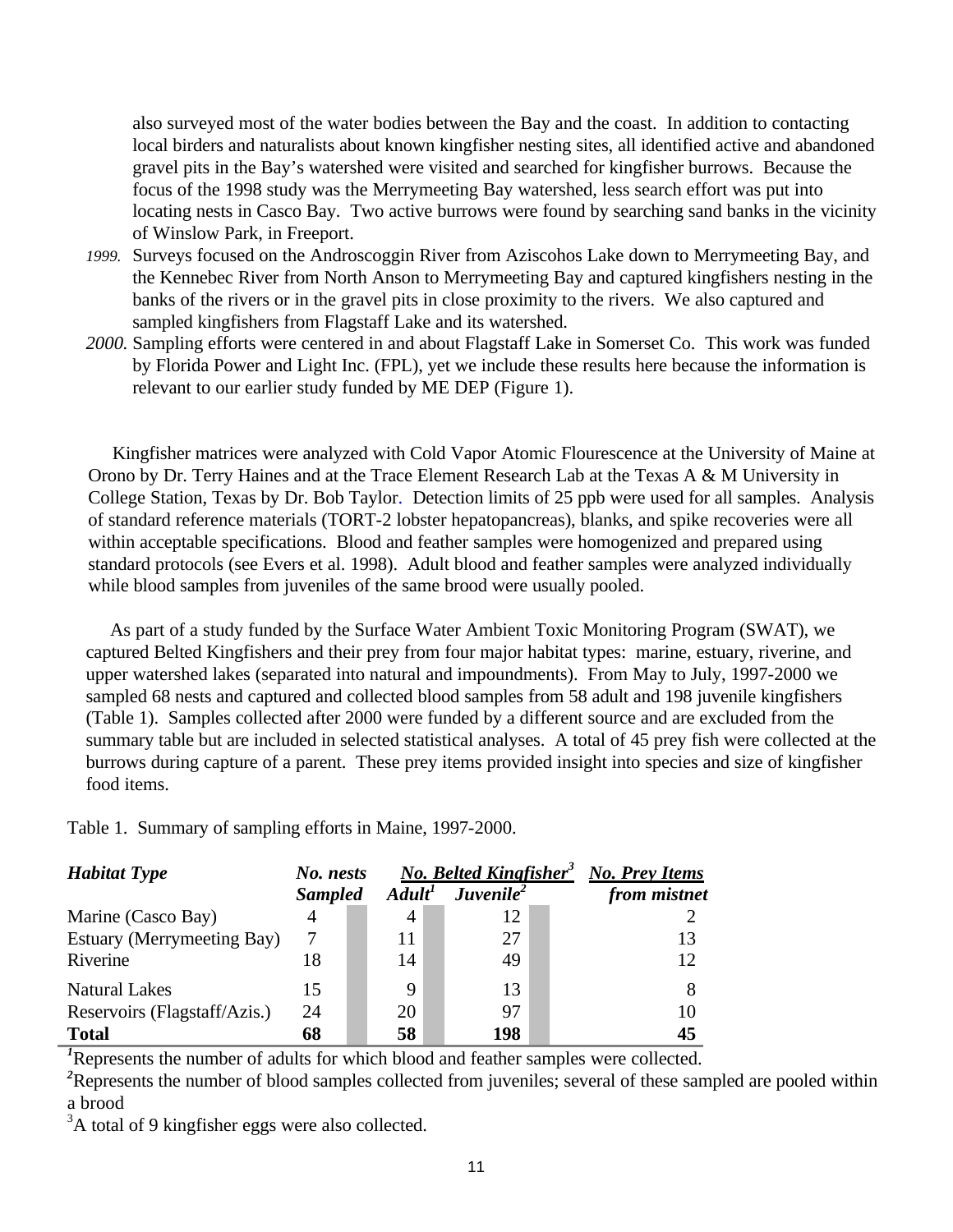## *Comparison of Belted Kingfisher total mercury levels among regions and habitats*

 Evers et al. (2004) developed four Hg risk categories (low, moderate, high and extra high) for the Common Loon. Blood Hg risk thresholds are unknown for kingfishers but, based on Hg research in the Common Loon, where Hg effects in birds are first noticeable at blood levels of 3.0 ppm (Evers et al. 2004) and comparing kingfisher Hg levels with loon levels from the same water bodies, we estimate that kingfishers with blood Hg of 1.0 ppm are at high risk from Hg exposure. Figure 3a depicts Hg risk to kingfishers from across all study areas.

Figure 3a. Sampling locations and mercury risk categories based on Belted Kingfisher blood analysis.

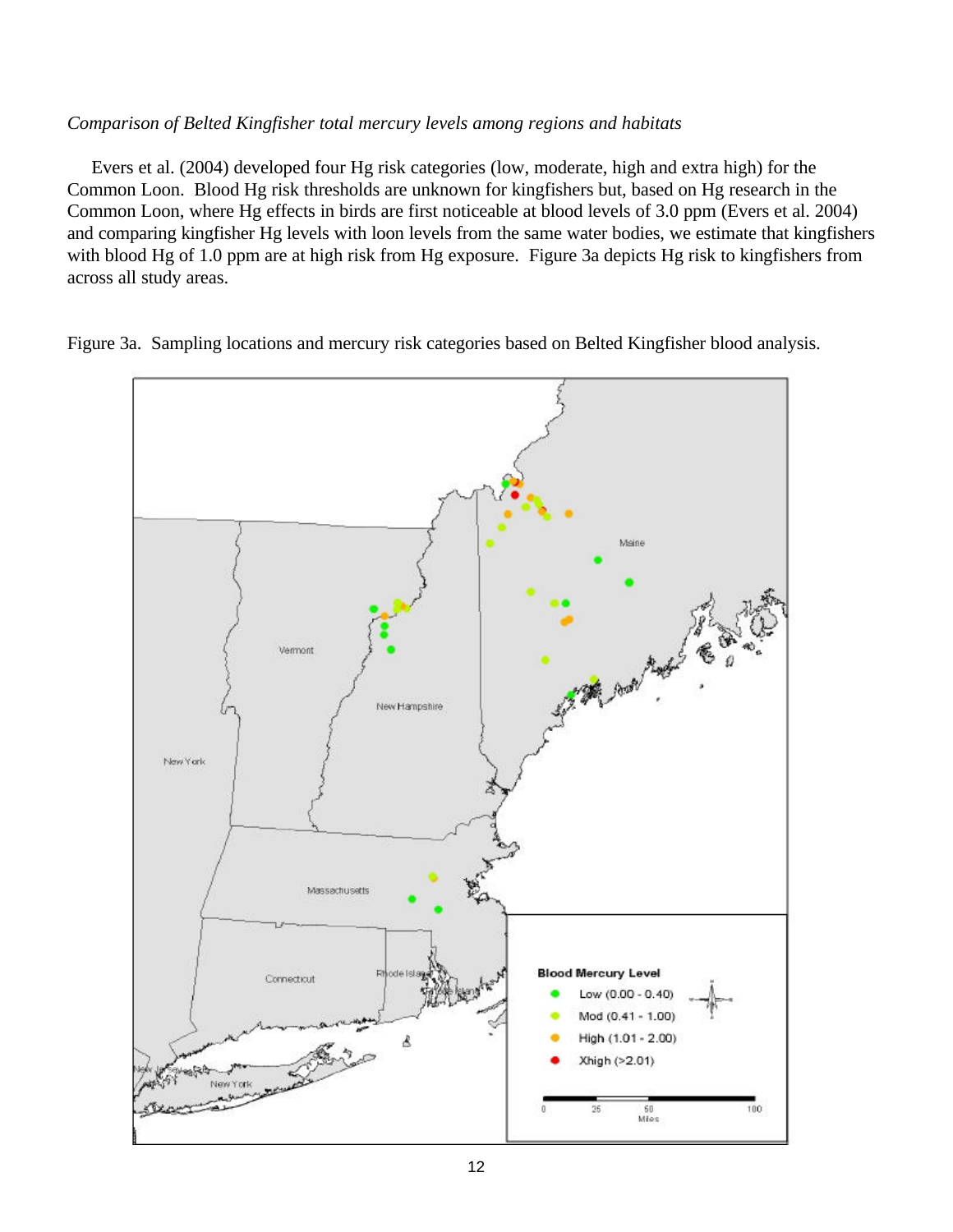Considering both adult and juvenile blood mercury concentrations, levels from Maine reservoirs were higher than from river, natural lake, and the marine sites. Mean juvenile blood mercury levels in upper watershed lakes were six times higher than coastal areas (Table 2). Juvenile blood mercury levels averaged seven times lower than adults and may reflect differences in prey size. Generally, adults consume larger fish than they feed to their young nestlings (pers. obs.), and larger, therefore, older prey tend to bioconcentrate and bioaccumulate higher levels of mercury than smaller, less piscivorous prey (Evers et al. 2004).

Unlike blood samples, feather mercury levels reveal chronic body burden (Burger 1993) and may provide some insight into individual age. Mean feather mercury levels of adults sampled in Maine for this study were 8.54 +/- 9.0 ppm fresh weight (fw), with a range of 0.615-46.08 ppm (n=44) (an outlier of feather Hg=72 ppm, was removed from the analyses). Three individuals approached known thresholds of high risk (i.e., >20 ppm) (USEPA 1997). The mean feather Hg concentrations in Vermont birds were 5.75+/-4.70  $(n=13)$ , in NH 4.29+/-2.3 (n=11) and in Michigan 4.83+/-2.8 ppm (n=17).

| <b>Habitat Type</b>  | Adult-blood (n)       | Adult-feather        | Juvenile-blood  |
|----------------------|-----------------------|----------------------|-----------------|
| Marine               | $0.27 + -0.01(4)$     | $7.31 + (-4.11)$     | $0.05 + -0.01$  |
| Estuarine            | $0.73 + -0.39(11)$    | $7.42 + (-5.75)$     | $0.10 + - 0.04$ |
| Riverine             | $0.80 + -0.43(17)$ *  | $6.52 + (-4.57)(14)$ | $0.17 + -0.06$  |
| <b>Natural Lakes</b> | $1.04 + (-0.64(16) *$ | $3.98 + (-4.56(9))$  | $0.22 + -0.01$  |
| Reservoirs           | $1.60 + - 1.04(28)$ * | $12.46 + -12.8(20)$  | $0.20 + (-0.06$ |

|  |  |  |  |  | Table 2. Mean (+/- sd) mercury levels (ppm) in kingfisher matrices, Maine 1997-2000. |
|--|--|--|--|--|--------------------------------------------------------------------------------------|
|  |  |  |  |  |                                                                                      |

\* Adult blood data were collected 1997-2003.

### *Adult kingfisher blood Hg by habitat*

Blood mercury concentrations in adult belted kingfishers were the lowest in marine environments (e.g., Casco Bay) and the highest in reservoirs, such as Flagstaff Lake (Table 2, figure 4). We conducted Oneway ANOVA on the Hg concentrations data that were log transformed to normalize unequal variances. The transformed data set met homosedasticity requirements and was checked with Bartlett's test (p>0.5), which is sensitive to the normality assumption. We used transformed data in all statistical analyses. We found that blood Hg levels were significantly different among habitats ( $F=6.99$ ,  $p<0.05$ ). We then used a Tukey-Kramer HSD test to compare blood Hg in all pairs of means of all habitats. We found that kingfisher blood Hg levels from reservoirs were significantly higher than blood Hg in kingfishers sampled in riverine, estuarine and marine habitats (q=2.80, p<0.05).

Mercury levels in kingfishers from estuaries, rivers and the ocean are below the estimated 1 ppm LOAEL critical concentration (Figure 4). Several birds from the reservoirs and lakes had Hg levels above the 1 ppm threshold concentration at which reproductive impairment can occur (Evers et al. 2004).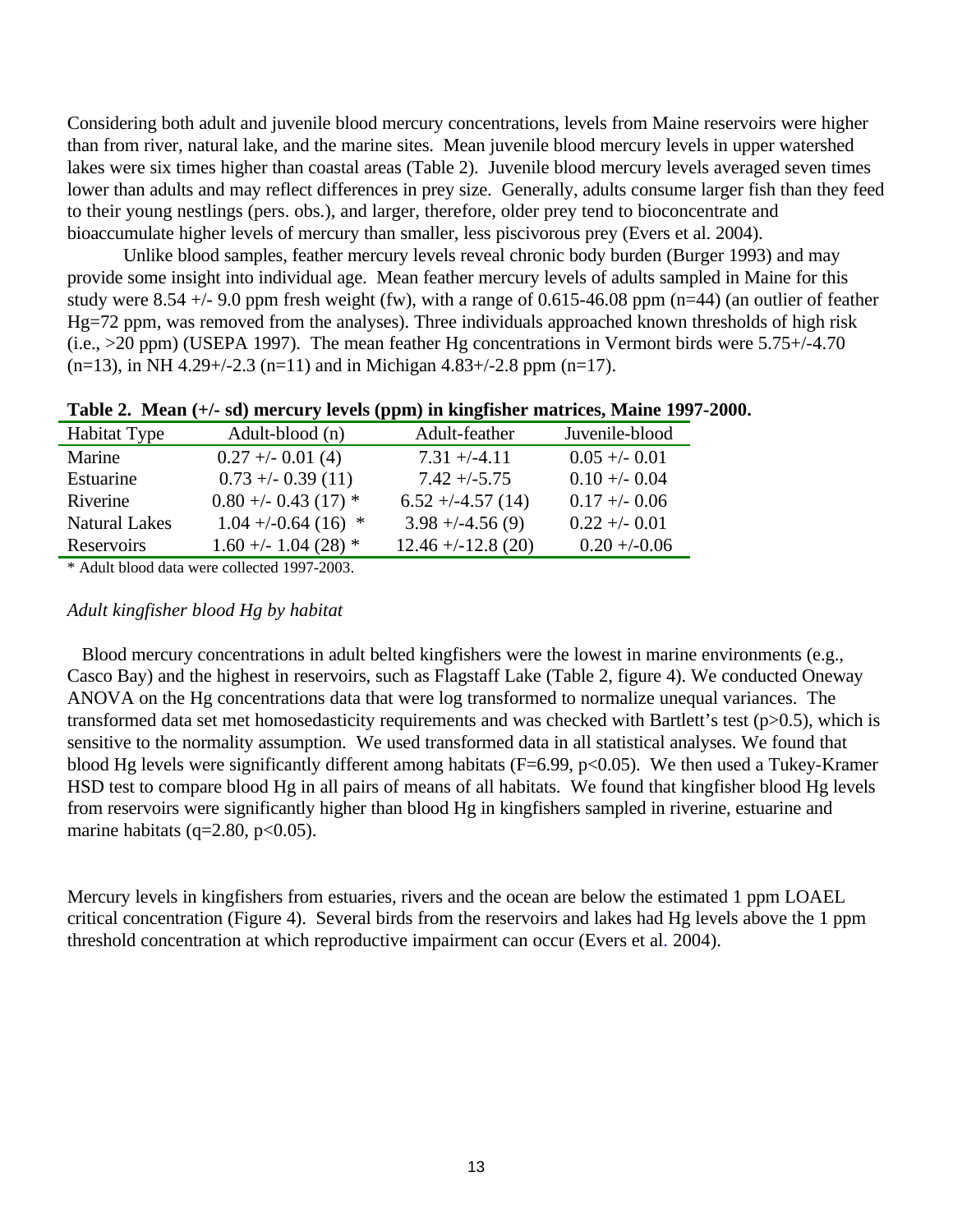Figure 4. Mean adult kingfisher blood Hg levels (ppm, wet wt., across five habitat types (error bars represent standard deviation)), 1997-2003.



*Adult kingfisher blood Hg by state*

Again, all statistical analyses were performed on log-transformed data. Adult kingfisher blood Hg levels were significantly higher in Maine freshwater habitats than in Michigan, Vermont and Massachusetts (Tukey-Kramer HSD test,  $q=2.77$ ,  $p<0.05$ ) (Figure 5). We observed a similar trend (elevated blood Hg from west to east sites) in Common Loon blood Hg levels measured across its breeding range in North America (Evers et al. 1998). This gradual increase in Hg from west to east in North America is likely caused by distribution patterns of atmospheric pollution as it is transported by the prevailing west and southwest winds.

> Figure 5. Adult Belted Kingfisher mean total mercury concentrations measured in blood in fresh water systems in five states, 1997-2003 (n=number of adult bird blood samples).



## *Nestlings*

 Juvenile Belted Kingfisher blood Hg levels tended to be higher in reservoirs than in marine habitats (p>0.05) (Figure 6). Because of the small sample sizes of juveniles sampled in the other states, statistical analyses did not reveal significant differences in Hg levels, however Maine birds had higher blood Hg levels than kingfishers tested from other states.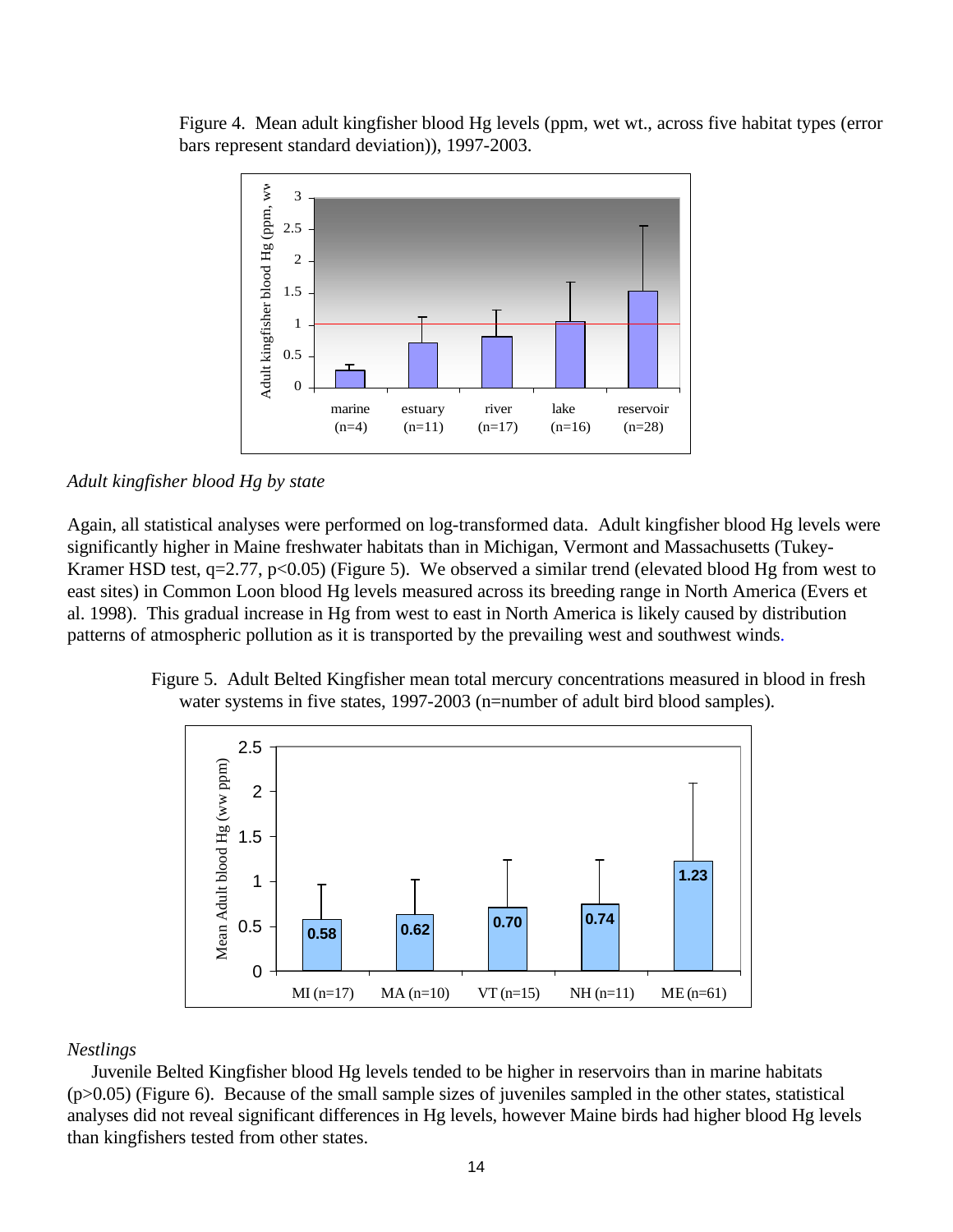Figure 6. Juvenile Belted Kingfishers mean blood mercury levels measured in different habitats in Maine, 1998-2000.



*Kingfisher nest prey composition*

 A total of 18 species of fish and crayfish were collected from adults bringing prey to their young (Table 3). The average fish length was  $10.3 +/- 2.8$  cm (range 6.1 to 17.1 cm) and the average weight was 15.8 g (range 2.7 to 27.1 g). The size of fish fed to nestlings typically increases with nestling age (Albano 2000). The mercury levels in fish ranged from 0.028 to over an order of magnitude higher in the upper Androscoggin River region near Mexico, ME (0.38 ppm ww in a 9.7 cm brook trout).

 Clearly, kingfishers feed an assortment of prey species to their young. During our study mummuchogs, brook trout and yellow perch were fed to the chicks more frequently than other species (Table 3).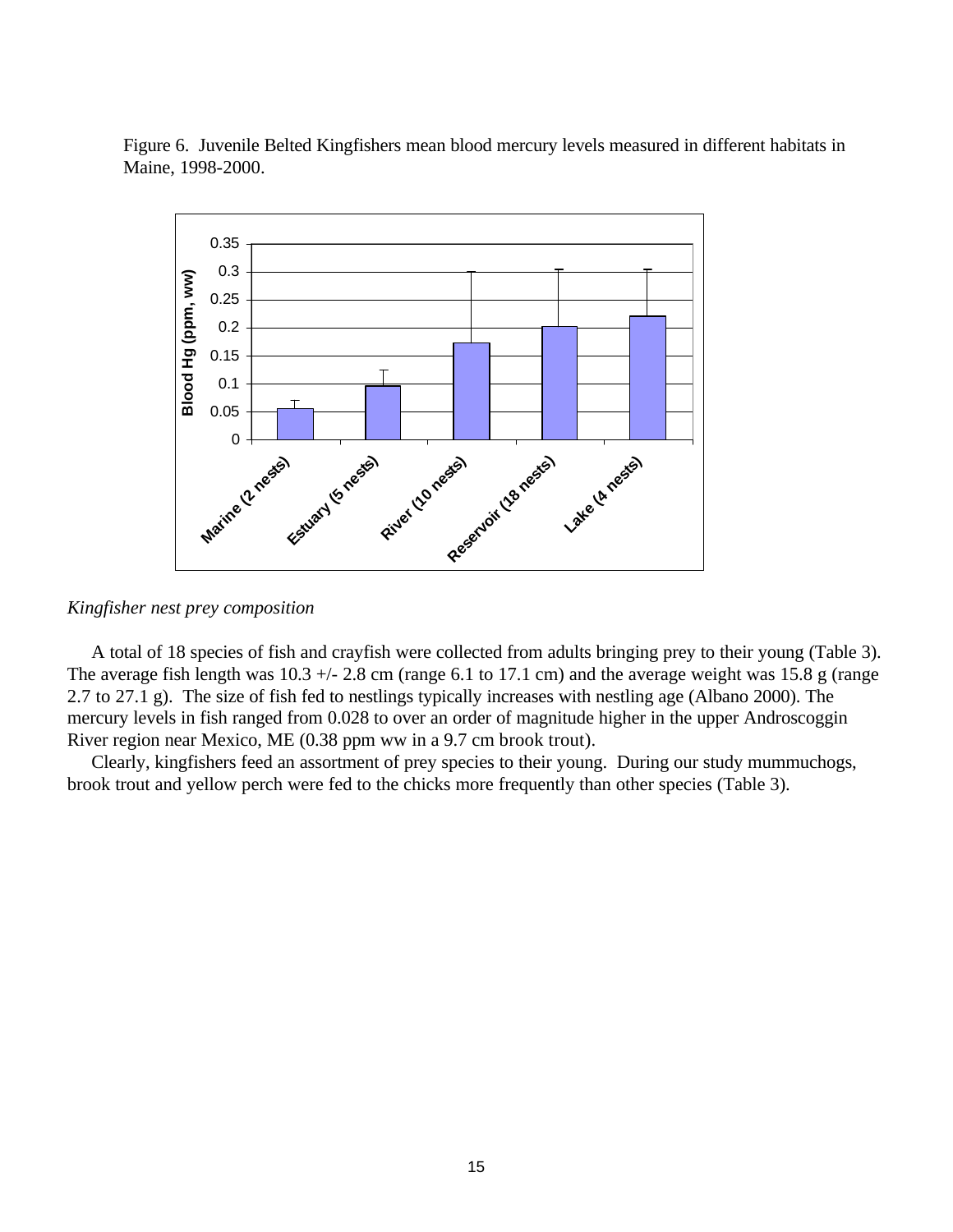| Nesting<br>Habitat   | Species                 |                         |                | Mean Hg<br>(ww, ppm) |
|----------------------|-------------------------|-------------------------|----------------|----------------------|
| Marine               | Atlantic silverside     | Menidia menidia         | $\mathbf{1}$   | 0.120                |
|                      | Mummichug               | Fundulus heteroclitus   | $\mathbf{1}$   | 0.028                |
| Estuary              |                         |                         |                |                      |
|                      | Alewife                 | Alosa pseudoharengus    | $\mathbf{2}$   | 0.090                |
|                      | Golden shiner           | Notemigonus crysoleucas | $\overline{2}$ | 0.116                |
|                      | Bluegill sunfish        | Lepomis macrochirus     | 1              | 0.061                |
|                      | Mummichug               | Fundulus heteroclitus   | 4              | 0.112                |
|                      | Spottail shiner         | Notropis hudsonius      | 3              | 0.122                |
|                      | White sucker            | Catostomus commersoni   | 1              | 0.124                |
| <b>Rivers</b>        |                         |                         |                |                      |
|                      | <b>Banded killifish</b> | Fundulus diaphanus      | 1              |                      |
|                      | Black nose dace         | Rhinichthys atratulus   | $\overline{c}$ | 0.254                |
|                      | Bluegill sunfish        | Lepomis macrochirus     | $\overline{c}$ | 0.172                |
|                      | <b>Brook</b> trout      | Salvelinus fontinalis   | 3              | 0.256                |
|                      | Chain pickerel          | Esox niger              | $\mathbf{1}$   | 0.126                |
|                      | Crayfish                | Orchonectis spp.        | $\mathbf{1}$   | 0.361                |
|                      | Largemouth bass         | Micropterus salmoides   | $\mathbf{1}$   | 0.137                |
|                      | Rainbow smelt           | Osmerus mordax          | 1              | 0.084                |
| <b>Natural Lakes</b> |                         |                         |                |                      |
|                      | <b>Brook</b> trout      | Salvelinus fontinalis   | 1              | 0.070                |
|                      | Brown bullhead          | Ameiurus nebulosus      | $\mathbf{1}$   | 0.080                |
|                      | Golden shiner           | Notemigonus crysoleucas | $\overline{2}$ | 0.077                |
|                      | Largemouth bass         | Micropterus salmoides   | $\mathbf{1}$   | 0.171                |
|                      | Pumpkinseed             | Lepomis gibbosus        | $\mathbf{1}$   | 0.062                |
| <b>Reservoirs</b>    |                         |                         |                |                      |
|                      | <b>Brook</b> trout      | Salvelinus fontinalis   | $\overline{4}$ | 0.075                |
|                      | Creek chub              | Semotilus atromaculatus | 1              | 0.23                 |
|                      | Long-nose sucker        | Catostomus catostomus   | 1              | 0.150                |
|                      | White sucker            | Catostomus commersoni   | $\mathbf{1}$   | 0.049                |
|                      | Yellow perch            | Perca flavescens        | $\overline{4}$ | 0.210                |

Table 3. Prey items collected from mist-nets at kingfisher nests and fish mean Hg levels, 1997-2000.

## *Relationship between kingfisher blood and nest prey mercury levels*

 Kingfishers are opportunistic predators and consume a variety of prey (Bent 1940, Davis 1980, Hamas 1994) (Table 3). We found a weak positive correlation (p>0.1) between nest prey and adult blood Hg levels (Figure 7). This lack of a strong correlation could be explained by the fact that kingfishers consume a variety of species that are found in more than one water body and contain different Hg levels. The correlation between juvenile kingfisher blood and prey Hg was also weak. Our prey Hg levels represent a single food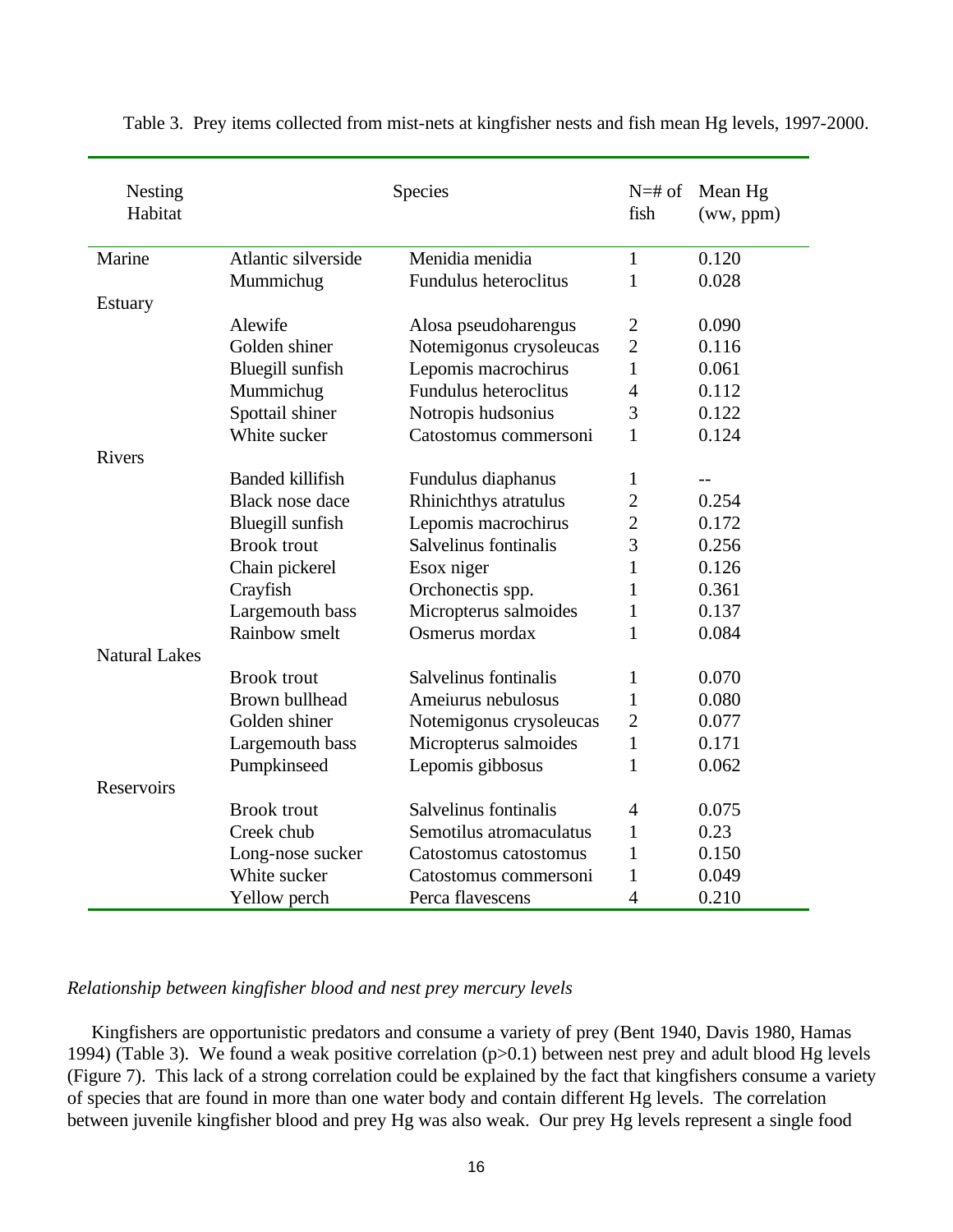item and kingfisher blood Hg concentration reflects multiple prey items of different sizes and species in one day.



Figure 7. Relationship between adult kingfisher blood and nest prey mercury levels

## *Feather mercury*

A relatively weak correlation was also found between blood and feather Hg levels ( $R^2$ =0.17). Blood Hg concentrations indicate recent exposure to contaminants (Evers 2001, whereas feather mercury concentrations of adult birds reflect chronic Hg exposure (Burger 1993) (i.e., life long body burdens of the contaminant). From previous studies (Evers et al. 1998) we found that loons from high Hg lakes bioaccumulate Hg in feathers at a rate of 8-9% a year. Compared to many piscivores (e.g., Common Loon), kingfishers are relatively short-lived species, which limits the opportunities for recapture. We observed a more dramatic increase in feather Hg concentration in one adult female kingfisher that was recaptured from a "high" Hg site. The feather Hg almost doubled in one year (Figure 8). The one recaptured adult male from a low Hg site in Casco Bay did not bioaccumulate Hg in the feathers (Figure 8, Table 4).



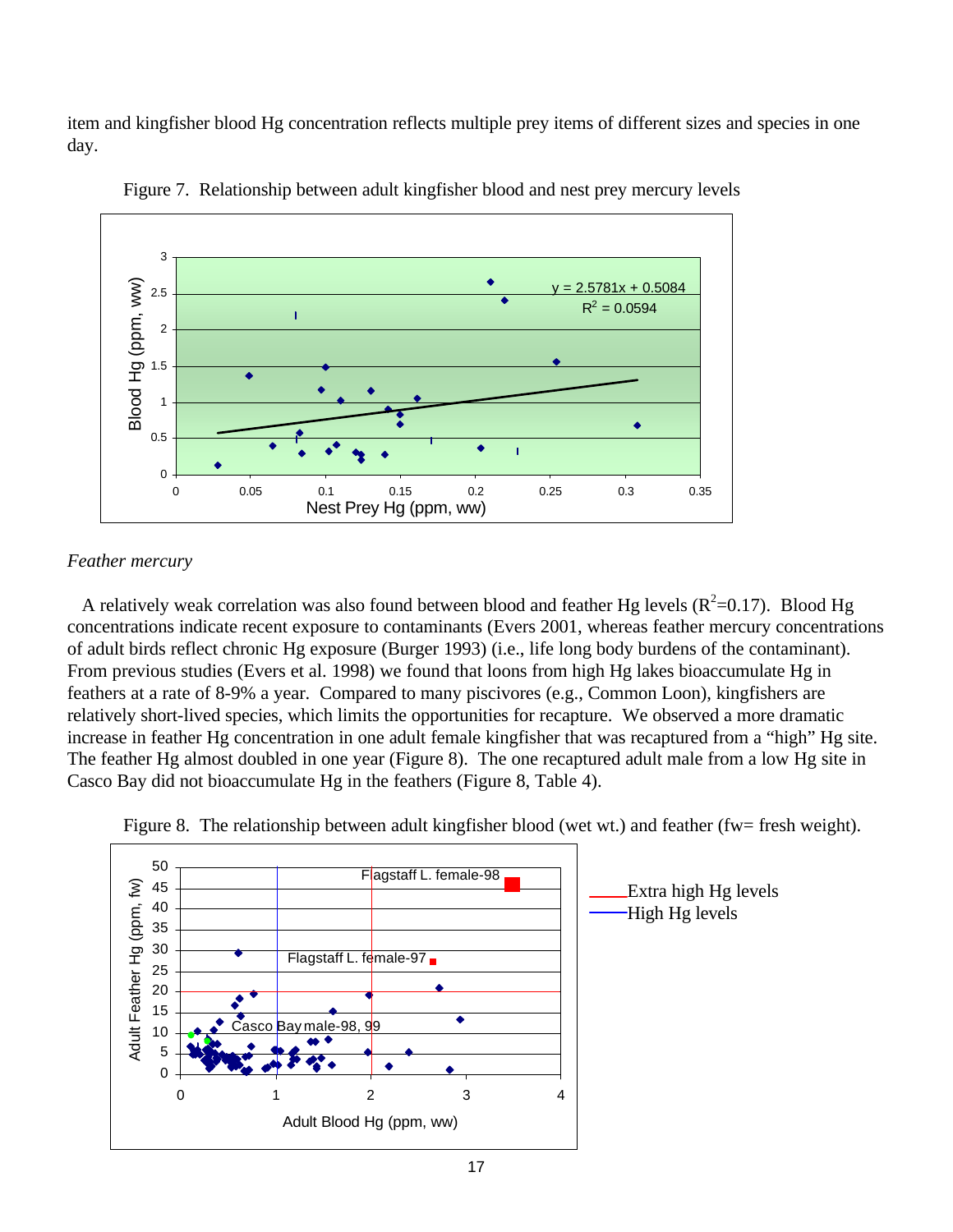## *Recaptured kingfishers-between years*

 We recaptured four adult kingfishers over five year banding period (Table 4). In many cases, we did not attempt to recapture banded birds the following years. We visited only a handful of sites during consecutive breeding seasons. As a result, out of 29 adult birds that were banded in the "long term" study areas, we recaptured four birds, for an overall recapture rate of 14 %.

Of 198 kingfishers banded as juveniles, only one was recaptured as a breeding adult. In 1999, we banded a male nestling in one of the nests on Aziscohos Lake. This bird was recaptured as a breeding adult in 2000, 2001, and 2002 on Flagstaff Lake (approximately 28 miles NE from Aziscohos Lake) (Figure 8a). He successfully nested for 3 consecutive years in the same bank and for two of those years he nested in the same burrow. His blood and feather Hg levels were low to moderate.

Figure 8a. Locations of trapping and banding a nestling kingfisher in 1999 and subsequent recaptures of the same bird as a breeding adult in 2000-2002.

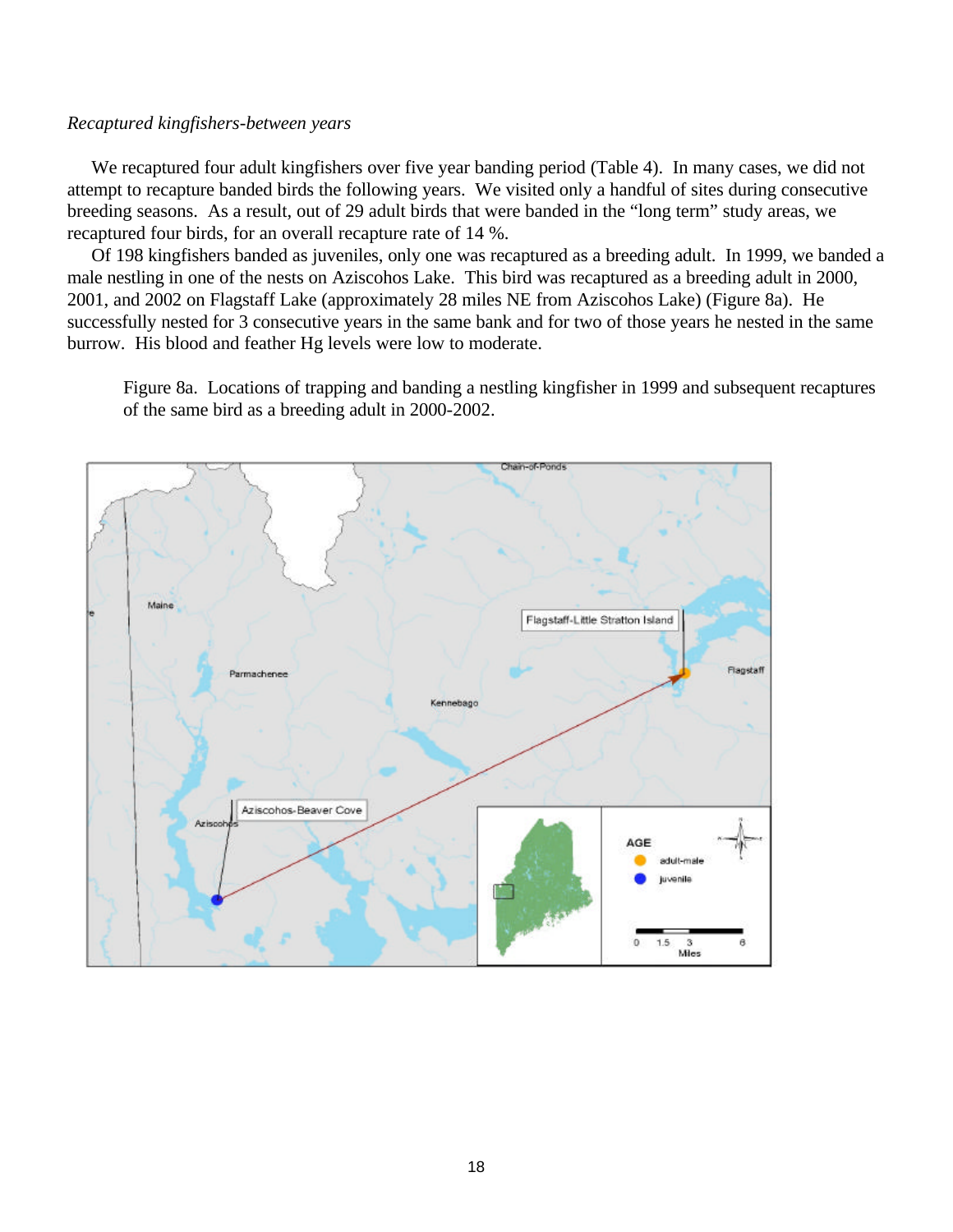We recaptured an adult female breeding on Flagstaff Lake in 1998. She was nesting in the same bank she was in 1997. Her blood and feather mercury levels were in the "extra high" category both years and significantly increased from 1997 to 1998 (Figure 7, Table 4). We recaptured an adult male in 1999 breeding in the same bank on Lane's Island in Casco Bay where he nested the previous year. His blood and feather mercury levels were relatively low in both years (Figure 7, Table 4).

Table 4. Blood and feather Hg levels in Belted Kingfishers recaptured during consecutive breeding seasons.

| Site                 | Blood Hg (ppm, ww)   |                | Feather Hg (ppm, fw) |          |  |
|----------------------|----------------------|----------------|----------------------|----------|--|
|                      | Year One<br>Year Two |                | Year One             | Year Two |  |
| Flagstaff-Big Is.    | $1997 = 2.66$        | $1998 = 3.48$  | 27.1                 | 46.1     |  |
| Flagstaff-Little Is. | $2000 = 1.29$        | $2001 = 1.18$  | 5.51                 | 1.96     |  |
| Casco Bay-Lane's Is. | $1998 = 0.128$       | $1999 = 0.295$ | 9.35                 | 7.87     |  |
| Natanis-Bear Brook   | $2001 = 1.44$        | $2002=1.58$    | ΝA                   |          |  |

## *Retrapped kingfishers-within one breeding season*

 To determine whether Hg blood concentrations change as the summer progresses, we trapped several kingfishers twice in the same breeding season. We found a slight increase in Hg levels in as little as two-week period during the earlier phase of the nesting season, and a decline in blood Hg levels in a bird recaptured in late July in Maine (Table 5). Both kingfishers sampled in Massachusetts had lower Hg concentrations later in the season than when sampled initially. The change in Hg levels most likely reflects a change in prey selection and/or a switch to a different feeding territory. Small sample sizes and the relatively short time period separating samples make conclusions difficult to draw from these data.

Table 5. Blood Hg concentrations (ppm, wet wt.) in kingfishers recaptured within one breeding season.

| Site                          | Date 1, | Blood Hg (ppm, ww) | Date 2, | Blood Hg (ppm, ww) |
|-------------------------------|---------|--------------------|---------|--------------------|
| Merrymeeting Bay, ME          | 5/29/98 | 0.92               | 6/18/98 |                    |
| Turtle Rock Pit, ME           | 6/1/98  | 0.40               | 6/10/98 | 0.82               |
| Merrymeeting Bay-Richmond, ME | 6/11/98 | 0.29               | 7/01/98 | 0.32               |
| North Bear Brook, ME          | 6/21/00 | 1.33               | 7/10/00 | 1.01               |
| Sudbury River, MA             | 4/23/03 | 1.33               | 6/26/03 | 0.70               |
| Sudbury-Rt.117 Pit, MA        | 5/14/03 | 1.01               | 6/10/03 | 0.59               |

## *Belted Kingfisher Nest Prey Mercury Results*

 Hg levels in the majority of prey collected from parents feeding their young were below LOAEL's (lowest observed adverse effect level) of 0.15 ppm. Prey from Flagstaff Lake, Range Ponds, a gravel pit near Mexico, ME, and the Kennebec River by Shamut Dam, however, did exceed 0.15 ppm Hg (Figure 9). Mean Hg levels of prey from rivers were higher than those from reservoirs due to exceptionally high prey Hg concentration at the Mexico gravel pit nest near the Androscoggin River. There is likely a point source of Hg near the gravel pit (possibly a steam going through a contaminated site) that is responsible for such exceedingly high Hg levels.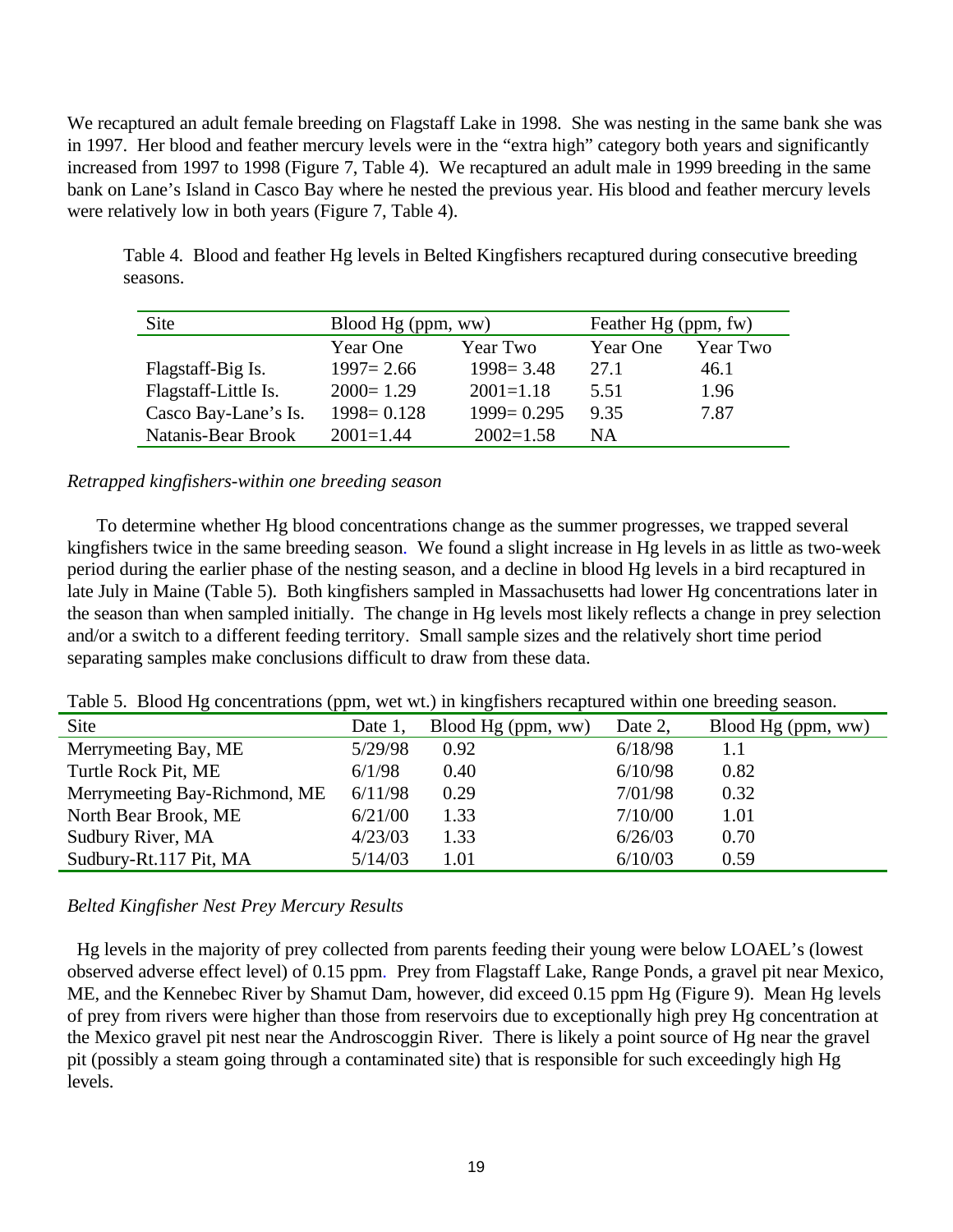Figure 9. Mean Hg levels in belted kingfisher nest prey collected from different habitats, 1997-2000 (no error bars shown because of small sample sizes).



Figure 10. Mean Hg levels (ppm, ww) in prey species collected from adult kingfishers in mistnets, (number in parentheses is sample size)





# *Prey Fish Hg concentrations*

## **Androscoggin and Kennebec Rivers**

We found that overall Hg levels in small fish (5-10 cm) sampled in the Kennebec River were higher than in the Androscoggin River. We used log-transformed fish tissue total Hg data and found that small fish from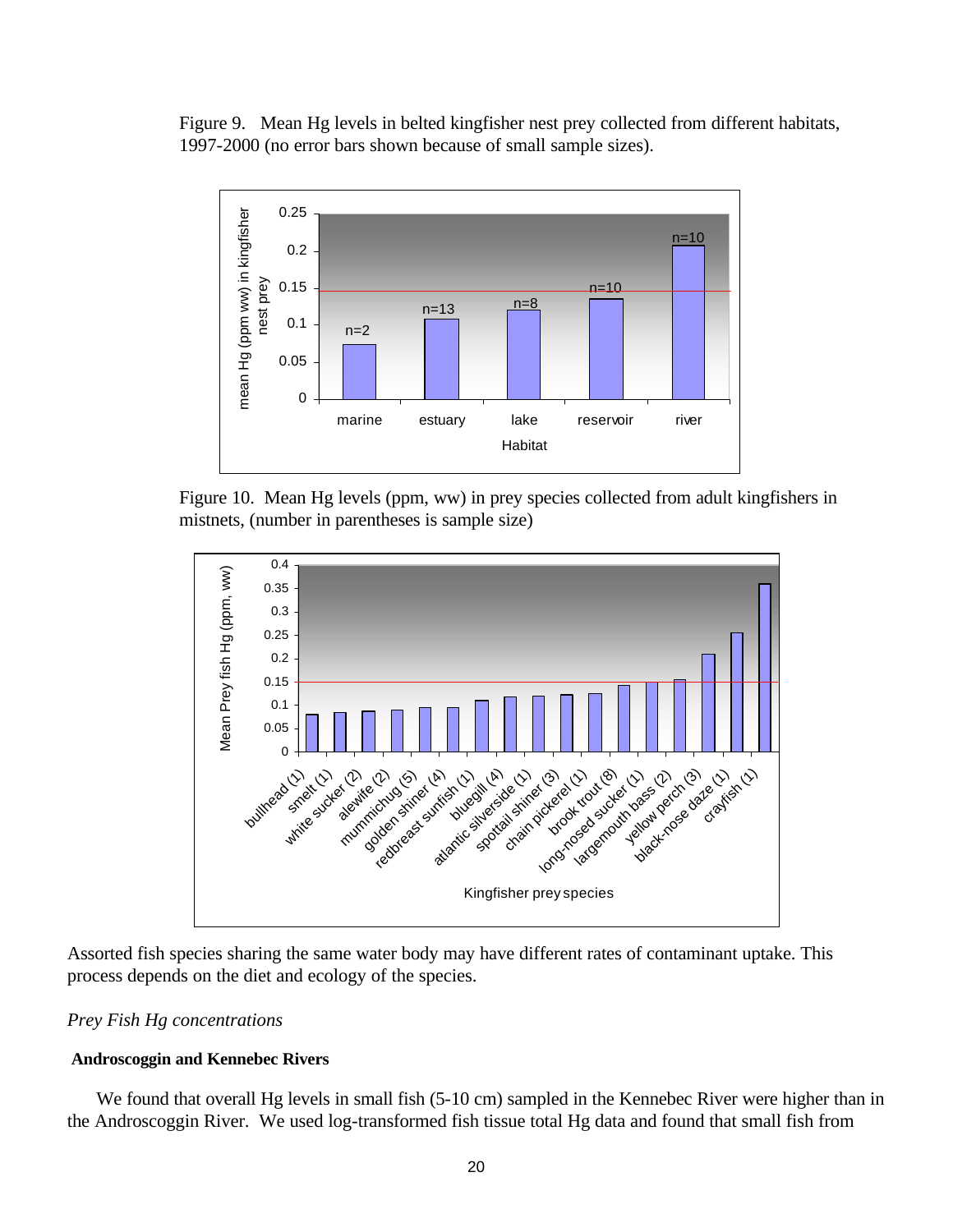Kennebec River had significantly higher Hg levels than small fish from Androscoggin River (Tukey-Kramer HSD test,  $q=2.00$ ,  $p<0.05$ ). Both rivers have various paper mills and other sourses of pollution.

Table 6. Mean Hg concentrations (ppm, wet. wt.) in small fish from Androscoggin and Kennebec Rivers, Maine.

|                       | $N=\#$ of fish Mean Hg (ww, ppm) | Std Dev. | <b>Std Error</b> |
|-----------------------|----------------------------------|----------|------------------|
| Androscoggin River 45 | 0.091                            | 0.058    | 0.009            |
| Kennebec River        | 0.151                            | 0.122    | 0.035            |

#### **Fish collected in kingfisher territories**

 Patterns of Hg levels in prey fish varied according to habitat type, much like patterns of belted kingfisher blood and feather Hg levels.

> Figure 11. Mean mercury concentrations (+/-sd) in small fish sampled in kingfisher territories, 1998-2000 (n=number of fish).



There does not appear to be a strong correlation between Hg levels in kingfisher nest prey and in fish collected in the vicinity of nest sites (Figure 12). One explanation for this lack of correlation could be the fact that kingfishers forage in a variety of habitats within their home breeding range (Hamas 1974, Albano 2000). For example, if the nest is located in a gravel pit near a lake or a major river, the adults could be foraging in a small stream that flows through or near the gravel pit and not on the expected lake or river. Supporting this idea is the fact that, occasionally, prey species collected from kingfisher nests were different than fish species collected near the nest site (Figure 10).

 Based on our data, in order to accurately determine the prey composition or contaminant levels in kingfisher diet, we suggest collecting fish directly from the adult, or from the nestlings. Another way of tightening the connection between kingfisher diet and Hg blood levels would be to precisely determine foraging locations by radio-tracking (and thus sampling prey species from these locations only).

 As mentioned above, three small prey items (2 brook trout and a crayfish) from a single nest located in a Mexico, ME gravel pit (near a paper mill) had exceptionally high Hg concentrations (0.31-0.38 ppm, ww). Such high Hg levels are likely attributable to a point source of Hg in the vicinity of the pit, which increases the bioavailability of Hg to aquatic organisms.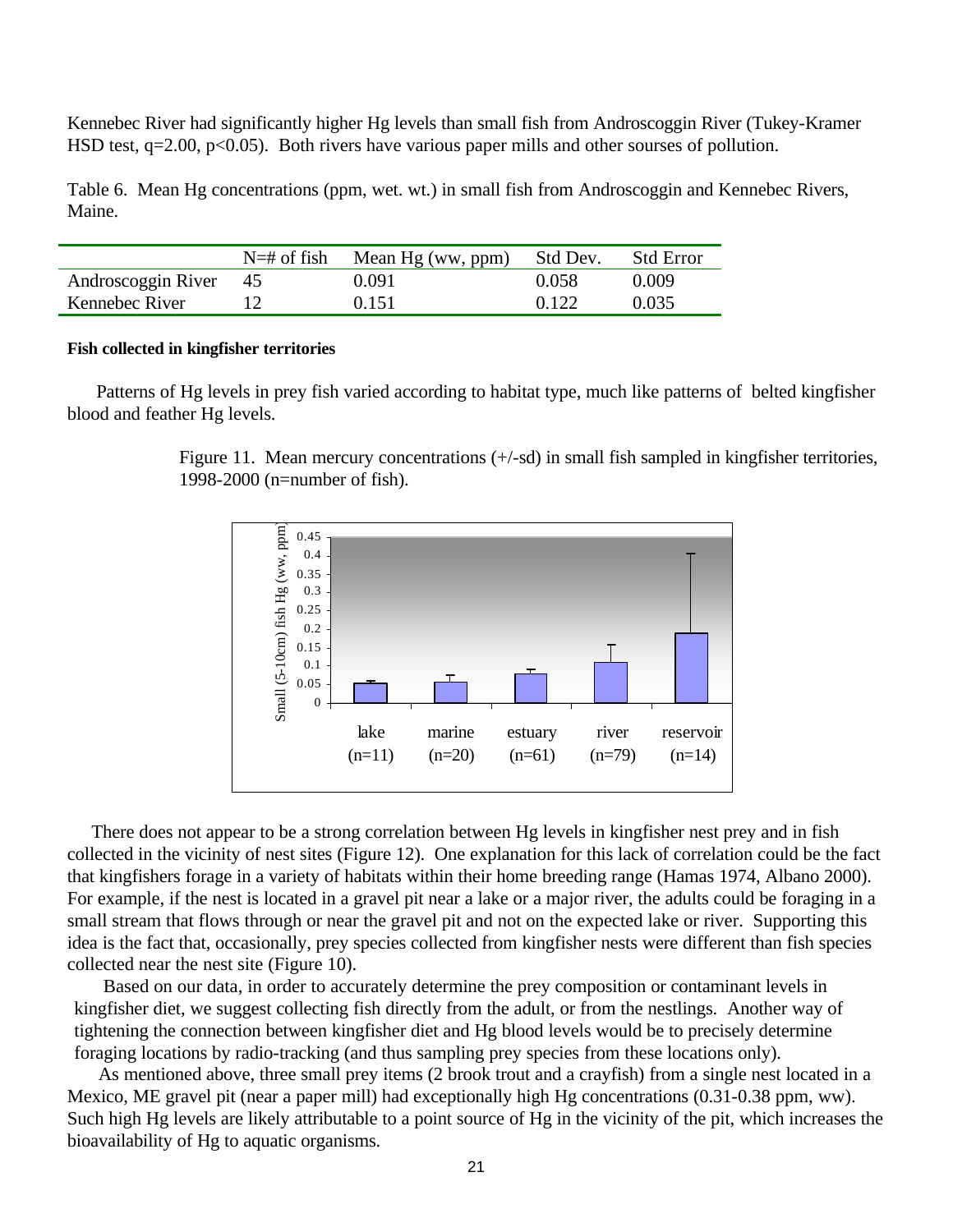



# **Conclusions**

- Methyl mercury levels in the blood and tissue of Belted Kingfishers can vary greatly depending on the kind of aquatic habitat an individual occupies.
- Belted Kingfishers foraging on reservoirs in Maine appear to be at relatively high risk to Hg exposure: blood and feather Hg levels in breeding adult kingfishers and their nestlings at reservoir sites are significantly higher than Hg in tissues sampled from marine, estuarine, or riverine habitats
- Blood mercury levels in adult kingfishers from Maine were significantly higher than Hg levels in the blood of Michigan, Vermont and Massachusetts birds.
- Kingfishers and their prey appear to have higher Hg levels in the Kennebec River than the Androscoggin River in Maine.
- Despite great variability in blood Hg levels, perhaps related to a similar variability in foraging sites, Belted Kingfishers appear to be a useful indicator of contaminants in a given geographic area. Closer monitoring and observation of the birds would aid in the interpretation of the results.
- One reason for not detecting strong correlations between Hg in bird tissues and fish Hg might be the "opportunistic" approach to sampling. Instead of focusing in one relatively small geographic area, we sampled a few nests in a broad geographic region, which increases variability in fish species composition and contributes to greater variation among values. It would be helpful to increase the sample size of nest prey for better understanding Hg concentrations in kingfisher diet. By increasing the sample size a better correlation between blood and nest prey Hg might emerge.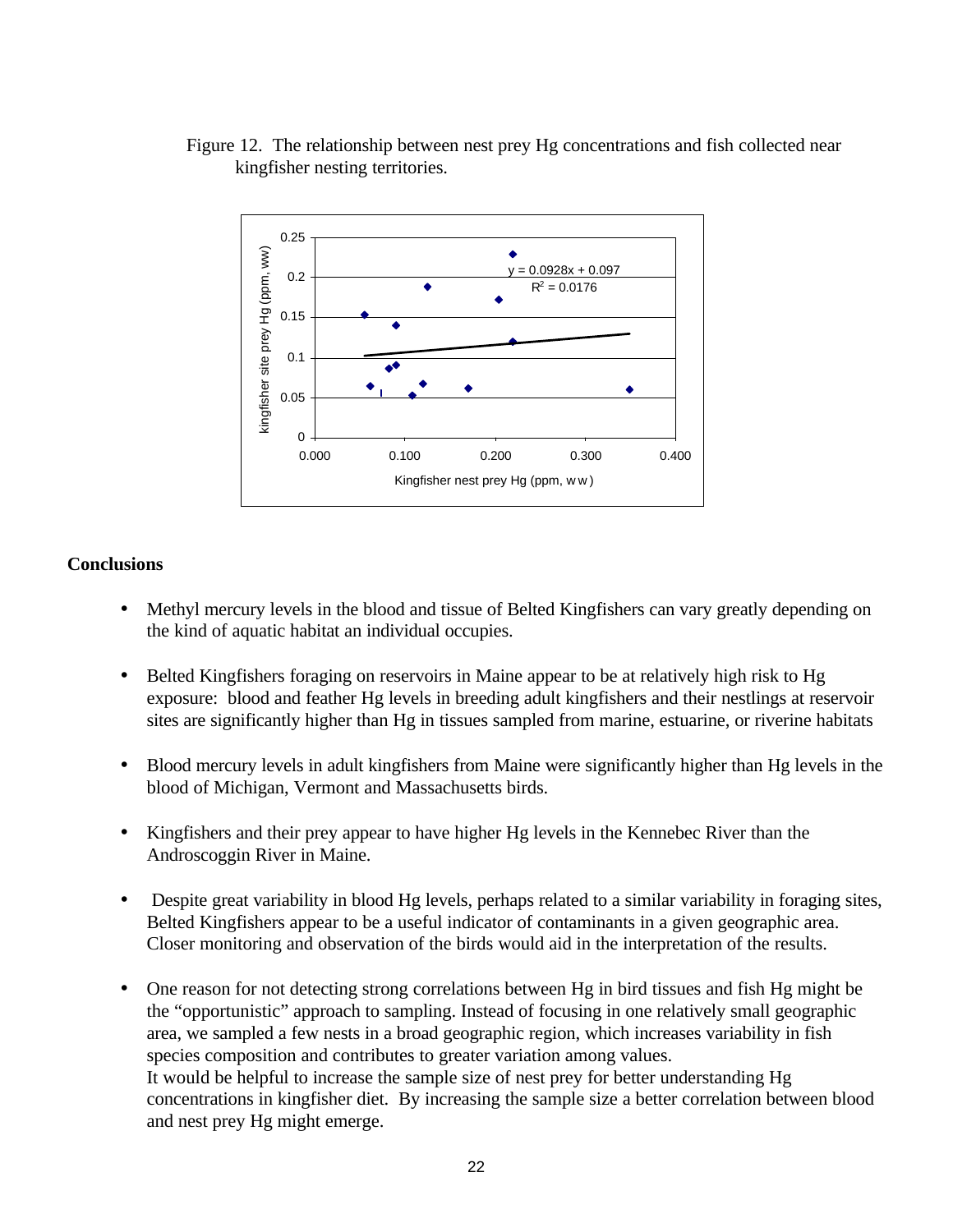## **Recommendations and suggestions for future work**

 Belted Kingfisher is a ubiquitous obligate piscivore and therefore is a useful indicator of aquatic pollution. Belted Kingfisher can be used to measure, understand and diagnose ecosystem exposure, effects and recovery from contaminants.

We found one limitation during our work with the species, which is identifying the exact location of their feeding territories. To solve this problem, we can attach radio transmitters to the adults and track the birds from their known nesting sites to the foraging territories. This technology would assist in further understanding the ecology of the species and will allow a more meaningful interpretation of the laboratory results. Such work will be more labor and cost intensive, but potential identification of point sources of toxic chemicals would justify the costs.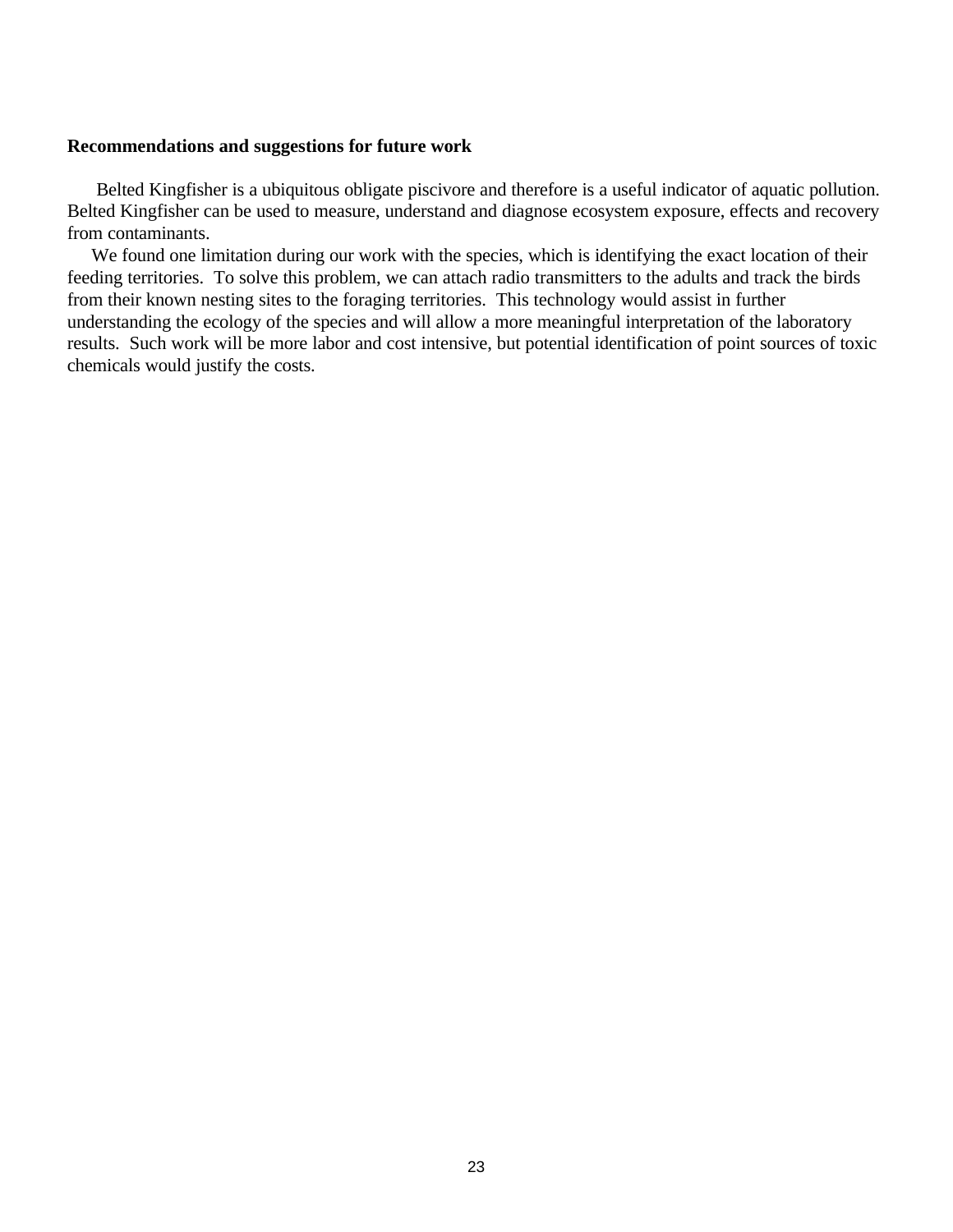## **Literature Cited**

- Albano, D. (2000). A behavioral ecology of the Belted Kingfisher (*Ceryle alcyon*). PhD dissertation, Univ. Massachusetts, Amherst.
- Bent, A. C. 1940. Life histories of North American cuckoos, goatsuckers, hummingbirds and their allies. *U.S. National Museum Bulletin No.* **176**.
- Brooks , R.P. and W.J. Davis. (1987). Habitat selection by breeding Belted Kingfishers (Ceryle alcyon). Amer. Midl. Natur. 117 (1): 63-70.
- Burger, J. (1993). Metals in Avian Feathers: Bioindicators of Environmental Pollution. Rev. Environ. Toxicol.
- Cornwell, G.W. (1963). Observation on the breeding biology and behavior of a nesting population of belted kingfishers. *Condor*, **65**, 426-430.
- Davis, W. J. (1980). The Belted Kingfisher: its ecology and territoriality. M.S. Thesis. University of Cincinnati, Ohio.
- Davis, W. J. (1982). Territory size in Megaceryle alcyon along a stream habitat. *Auk* 99:353-362.
- Evers, D. C., J. D. Kaplan, M W. Meyer, P. S. Reaman, W. E. Braselton, A. Major, N. Burgess, and A. M. Scheuhammer. (1998). Geographic trend in mercury measured in Common Loon feathers and blood. *Environ. Toxicol. Chem*. **17**(2):173-183.
- Evers, D. C., K. M. Taylor, A. Major, R. J. Taylor, R. H. Poppenga, and A. M. Scheuhammer. (2003). Common Loon eggs as indicators of methylmercury availability in North America. Ecotoxicology 12:69-81.
- Evers, D. C., O.P. Lane, L. Savoy, and W. Goodale. (2004). Assessing the impact of methylmercury on piscivorous wildlife using a wildlife criterion value based on Common Loon, 1998-2003. Report BRI 2004-05 submitted to the Maine Department of Environmental Protection, BioDiversity Research Institute, Gorham, Maine.
- Hamas, M. (1975). Ecological and physiological adaptations for breeding in Belted Kingfisher*.* PhD dissertation, Minneapolis, MN
- Hamas, M. J. (1994). Belted Kingfisher (*Ceryle alcyon*). *In* The Birds of North America, No. 84 (A. Poole and F. Gill, eds.). Philadelphia: The Academy of Natural Sciences; Washington D.C.
- Hayden, A. (1998). Merrymeeting Bay an environmental review. Unpubl. Report. Submitted to the Friends of Merrymeeting Bay.
- Lokemoen, J.T. and R.R. Koford. (1996). Using candlers to determine the incubation stage of passerine eggs. J. Field Ornithol. **67** (4): 660-668.
- Maine DEP. (1998). Initital evaluation and recommendation on mercury in Maine. Submitted to the Land & Water Resources Council, 1997 Annual Rept., Augusta, Maine.
- Maine Bureau of Health. 2000. Fish advisories.
- NESCAUM. (1998). Northeast States and Eastern Canadian Provinces mercury study. NESCAUM /NEWMOA/NEWPCC/EMAN.
- Parks, J.W., Curry, W.C., Romani, D. and Russell, D.D. (1991). Young northern pike, yellow perch, and caryfish as bioindicators in a mercury contaminated water source. Environ. Monit. Assess. 16: 39-63.
- Pittaway, R. (1994). Why do male Belted Kingfishers winter farther north than females? Ontario Birds, 12, 1.
- Salyer, J.C. and K.F.Lagler. (1946). The Eastern Belted Kingfisher*, Ceryle alcyon*, in relation to fish
	- management. Trans. Amer. Fisheries Soc., 76, 97-117.